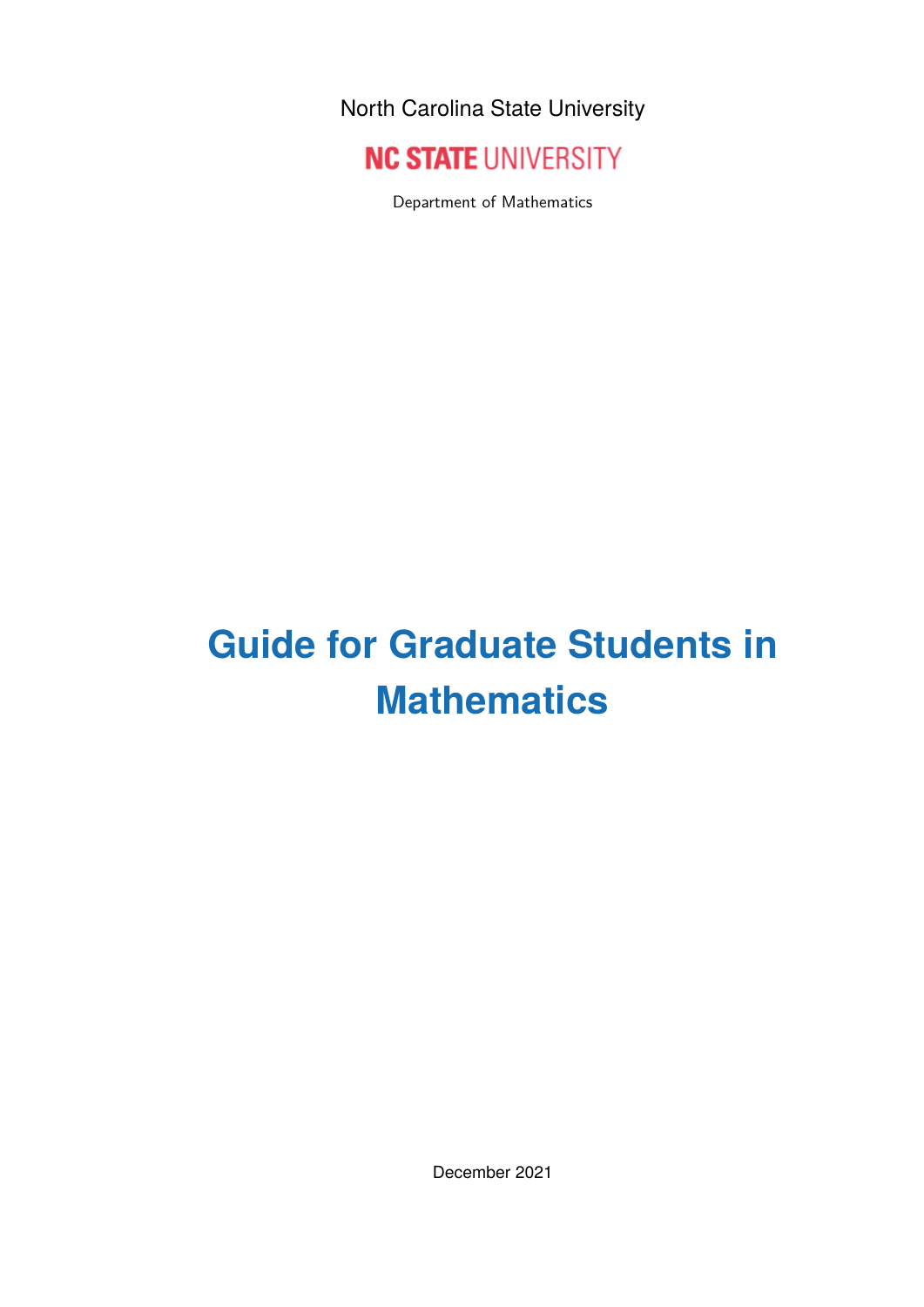*Guide for Graduate Students in Mathematics* December 2021

#### **North Carolina State University**

*Graduate Office* Department of Mathematics Raleigh NC 27695-8205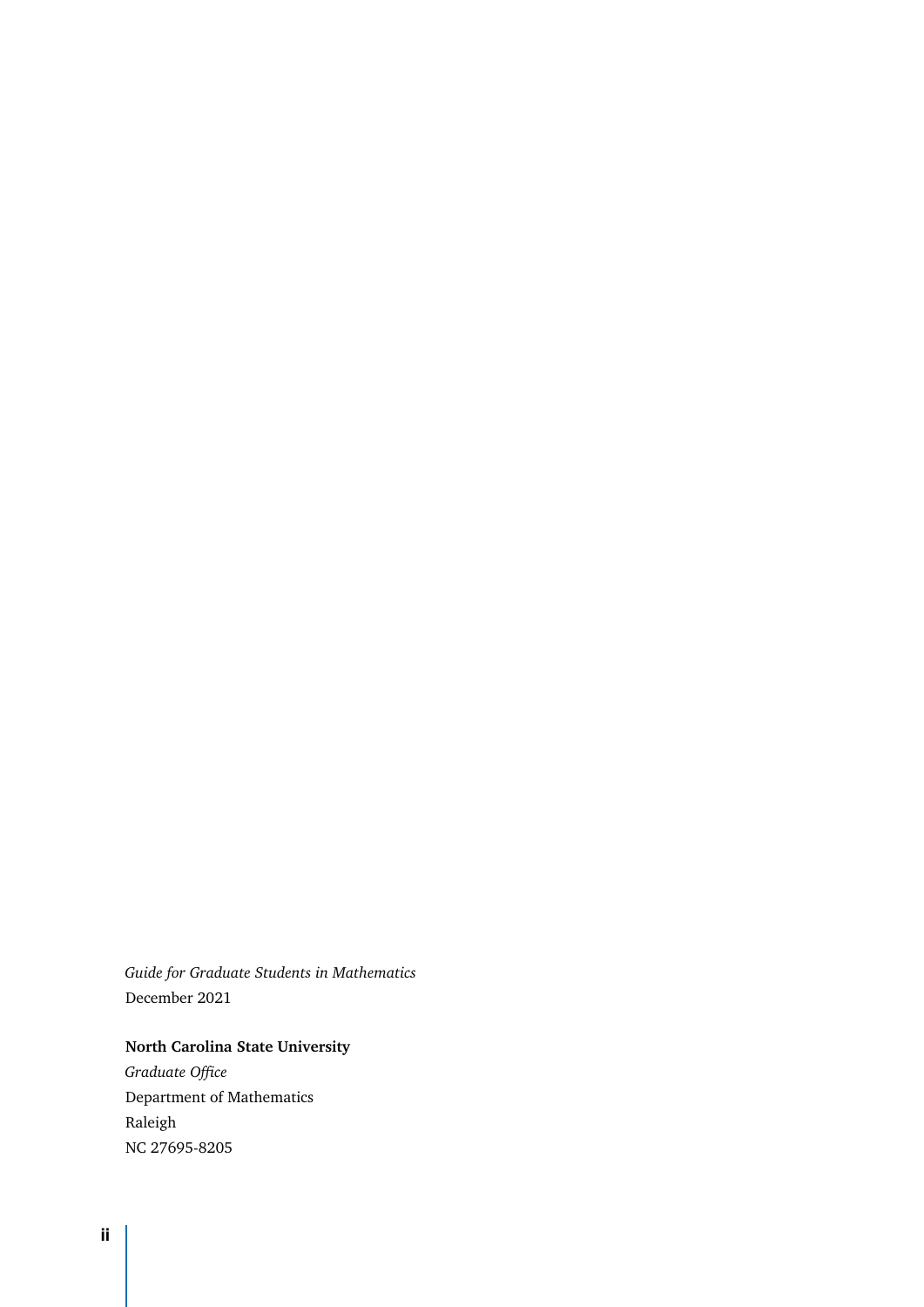## **Contents**

| 1              |               | <b>Orientation and advising</b><br>1          |
|----------------|---------------|-----------------------------------------------|
|                | 1.1           | $\mathbf{1}$                                  |
|                | $1.2\,$       | $\overline{2}$                                |
|                | 1.3           | $\overline{2}$                                |
|                | 1.4           | 3                                             |
| $\overline{2}$ |               | 5<br><b>Doctoral Programs</b>                 |
|                | 2.1           | 5                                             |
|                |               | 6<br>2.1.1                                    |
|                |               | 7<br>2.1.2                                    |
|                |               | 9<br>2.1.3                                    |
|                |               | 10<br>2.1.4                                   |
|                |               | 2.1.5<br>11                                   |
|                |               | 12<br>2.1.6                                   |
|                | $2.2^{\circ}$ | 12                                            |
|                |               | 13<br>2.2.1                                   |
|                |               | 14<br>2.2.2                                   |
|                |               | 14                                            |
|                | 2.3           | 14                                            |
| 3              |               | 17<br><b>Masters Programs</b>                 |
|                | 3.1           | 17                                            |
|                | 3.2           | 18                                            |
|                | 3.3           | 18<br>Accelerated Bachelor's/Master's program |
|                |               | 18<br>3.3.1                                   |
|                |               | 19<br>Application to the ABM program<br>3.3.2 |
| 4              |               | <b>General information</b><br>21              |
|                | 4.1           | 21                                            |
|                |               | 4.1.1<br>21                                   |
|                |               | 22<br>4.1.2                                   |
|                |               | 22<br>4.1.3                                   |
|                |               | 4.1.4<br>23                                   |
|                | 4.2           | 23                                            |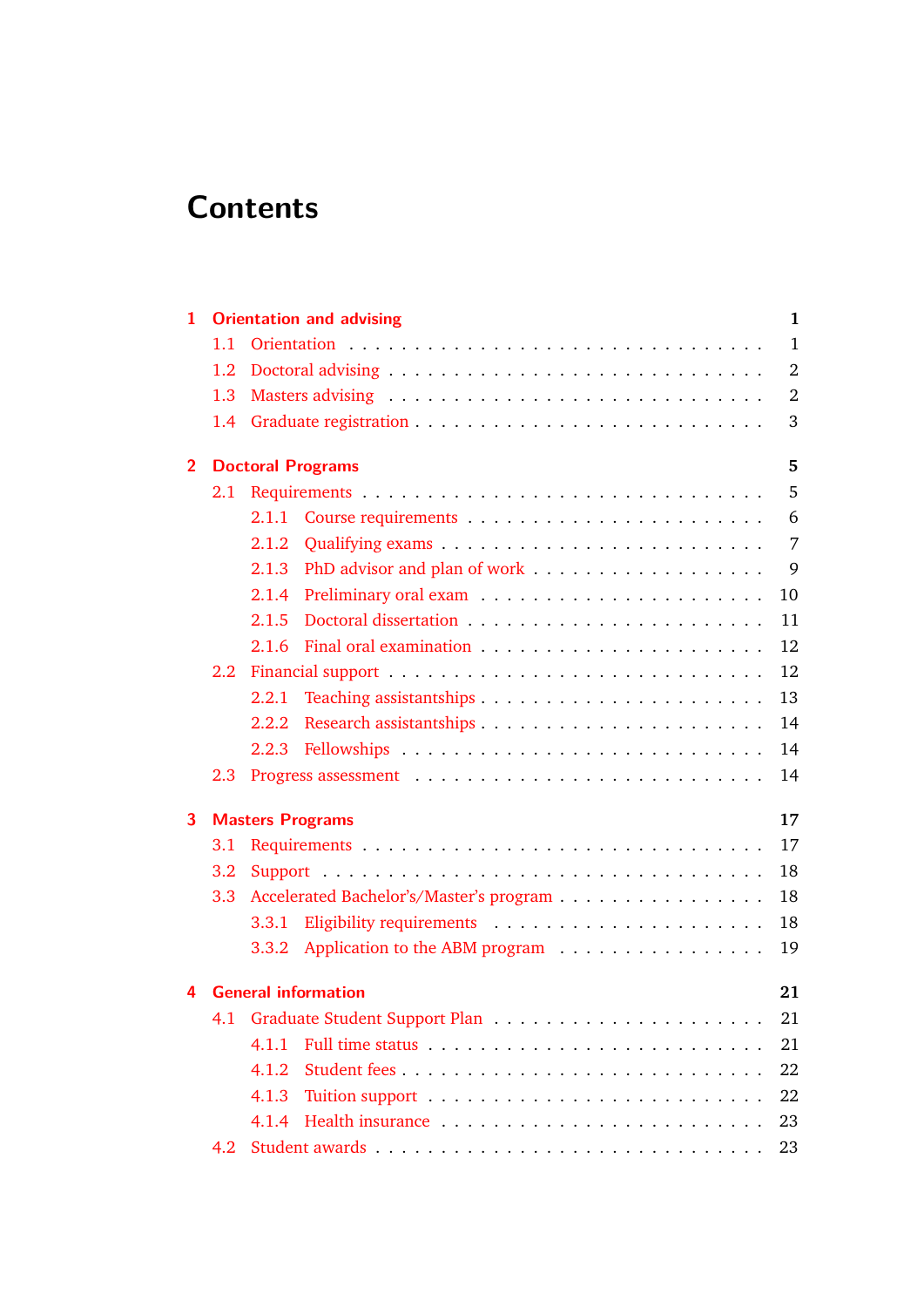|    |     | 4.2.1 Departmental awards and additional resources 23 |    |  |  |  |  |
|----|-----|-------------------------------------------------------|----|--|--|--|--|
|    |     | 4.2.2 University awards and programs 24               |    |  |  |  |  |
|    | 4.3 |                                                       |    |  |  |  |  |
|    | 4.4 |                                                       |    |  |  |  |  |
|    | 4.5 |                                                       |    |  |  |  |  |
|    |     |                                                       |    |  |  |  |  |
|    |     |                                                       |    |  |  |  |  |
| 5. |     | <b>Affiliated programs</b>                            | 29 |  |  |  |  |
|    |     |                                                       |    |  |  |  |  |
|    | 5.2 |                                                       |    |  |  |  |  |
|    | 5.3 | 29                                                    |    |  |  |  |  |
|    | 5.4 | 30                                                    |    |  |  |  |  |
|    |     |                                                       |    |  |  |  |  |
|    |     | 5.5.1 Doctoral degree with minor in Mathematics       | 30 |  |  |  |  |
|    |     | 5.5.2 Master's degree with minor in Mathematics 30    |    |  |  |  |  |
|    | 5.6 |                                                       |    |  |  |  |  |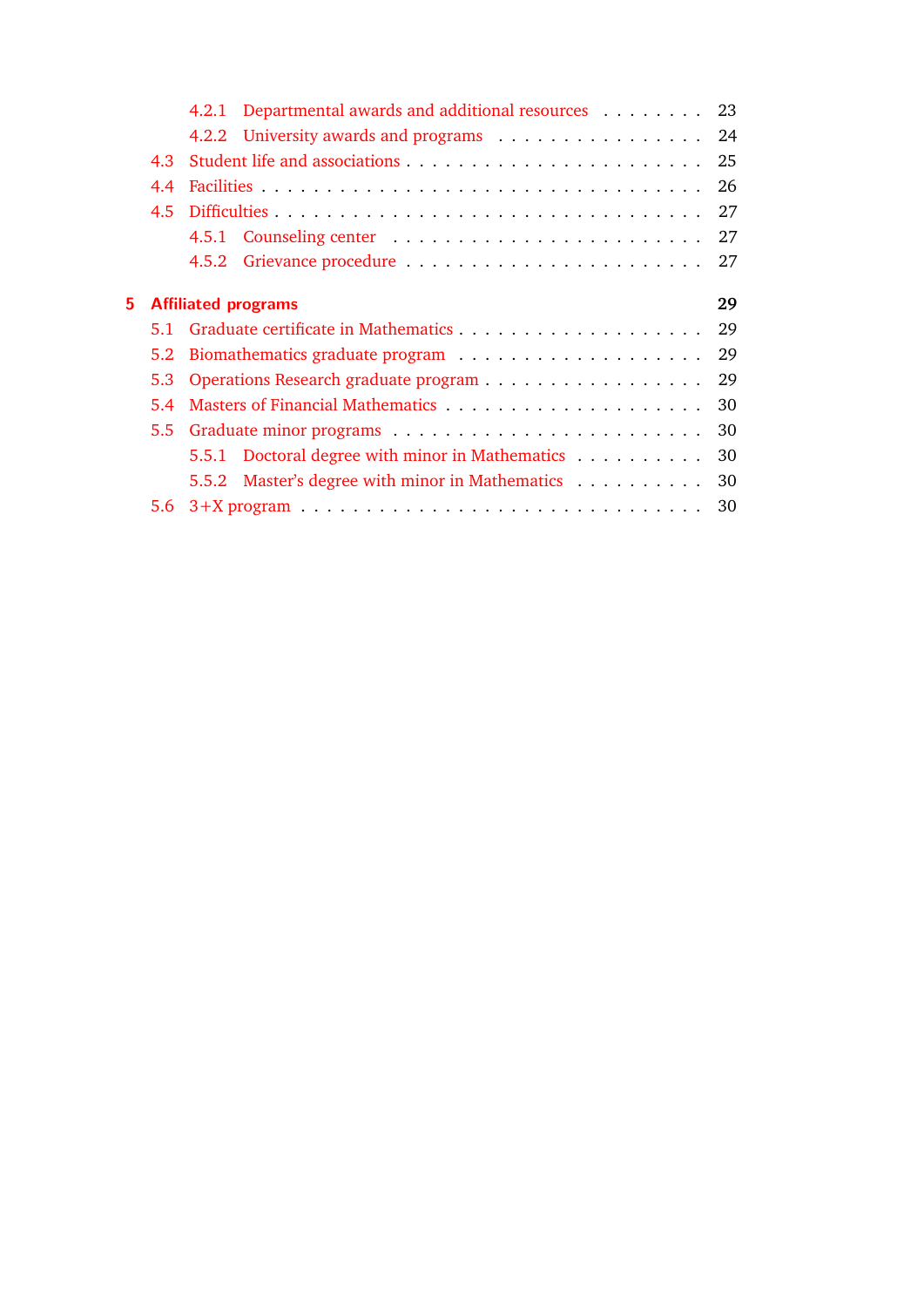## Welcome

Welcome to graduate study in Mathematics at NC State.

We are proud of our Mathematics (MA) and Applied Mathematics (AMA) programs, described in detail in this guide. The primary mission of our graduate programs is to educate and train mathematics students to become outstanding research scientists, educators and leaders in the scientific community. To do so, we offer exceptional interdisciplinary training together with a strong foundation in traditional and newly emerging areas in mathematics. We provide our students with a professional and enjoyable experience, as they explore research topics, participate in high level courses, and learn to enjoy sharing with others their development as mathematicians.

Along with this guide, the [NC State Graduate Handbook](https://grad.ncsu.edu/students/rules-and-regulations/handbook/) is another relevant document which provides an overview of Graduate School functions and resources, as well as the rules, regulations, and procedures administered by the Graduate School. It is the responsibility of all graduate students to know and understand their degree requirements. Students are responsible for the fulfillment of those requirements.

In addition, the [Code of Student Conduct](https://policies.ncsu.edu/policy/pol-11-35-01/) establishes the expectations for student conduct in the university community.

In case of uncertainty regarding the content of this guide or for questions about the MA or AMA graduate programs involving matters not covered here, please consult:

Seth Sullivant Le To 4124 SAS Hall 4126 SAS Hall tel: 919-513-7445 tel: 919-513-2296 email: [smsulli2@ncsu.edu](mailto:smsulli2@ncsu.edu) [lto@ncsu.edu](mailto:lto@ncsu.edu)

Director of Graduate Programs (DGP) Graduate Services Coordinator (GSC)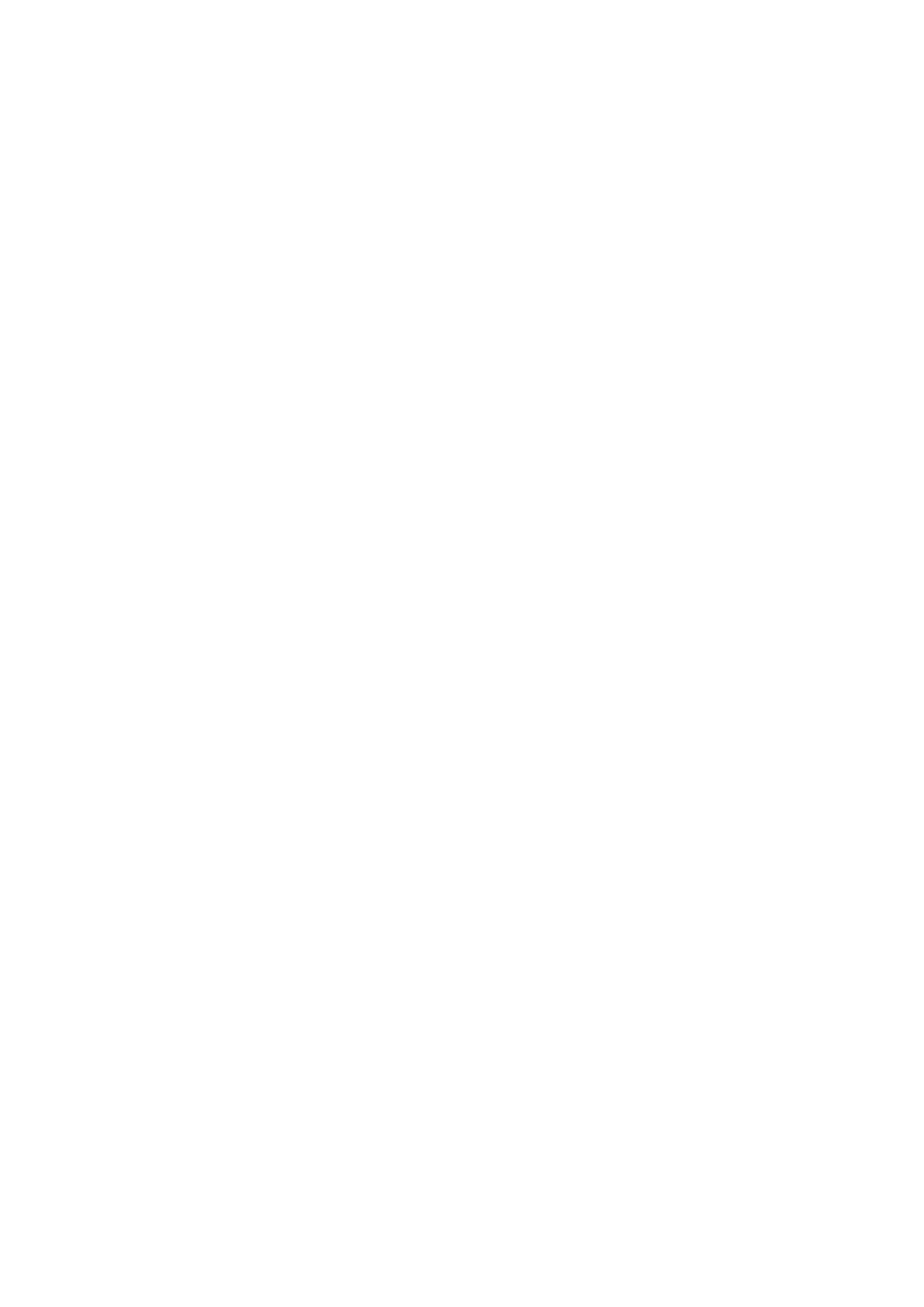## Contact Information

#### **Math Graduate Office, 4126 SAS Hall, tel: 919-513-2296, [math-grad.ncsu.edu](mailto: math-grad@ncsu.edu)**

- Director of Graduate Programs: Seth Sullivant, 4124 SAS Hall, tel: 919-513-7445, [smsulli2@ncsu.edu](mailto: smsulli2@ncsu.edu)
- Graduate Services Coordinator: Le To, 4126 SAS Hall, tel: 919-513-2296, [lto@ncsu.edu](mailto: lto@ncsu.edu)

## Helpful Websites

- $\triangleright$  [Department of Mathematics Graduate Programs](http://math.sciences.ncsu.edu/graduate/)
- $\triangleright$  [NC State Graduate School](http://grad.ncsu.edu)
- $\blacktriangleright$  [Fellowships and Grants](https://grad.ncsu.edu/students/fellowships-and-grants/)
- **International Services**
- $\blacktriangleright$  [Registration and Records](https://registrar.ncsu.edu)
- $\triangleright$  [Office for Institutional Equity and Diversity](https://oied.ncsu.edu/divweb/)
- $\triangleright$  [Counseling Center](https://counseling.dasa.ncsu.edu)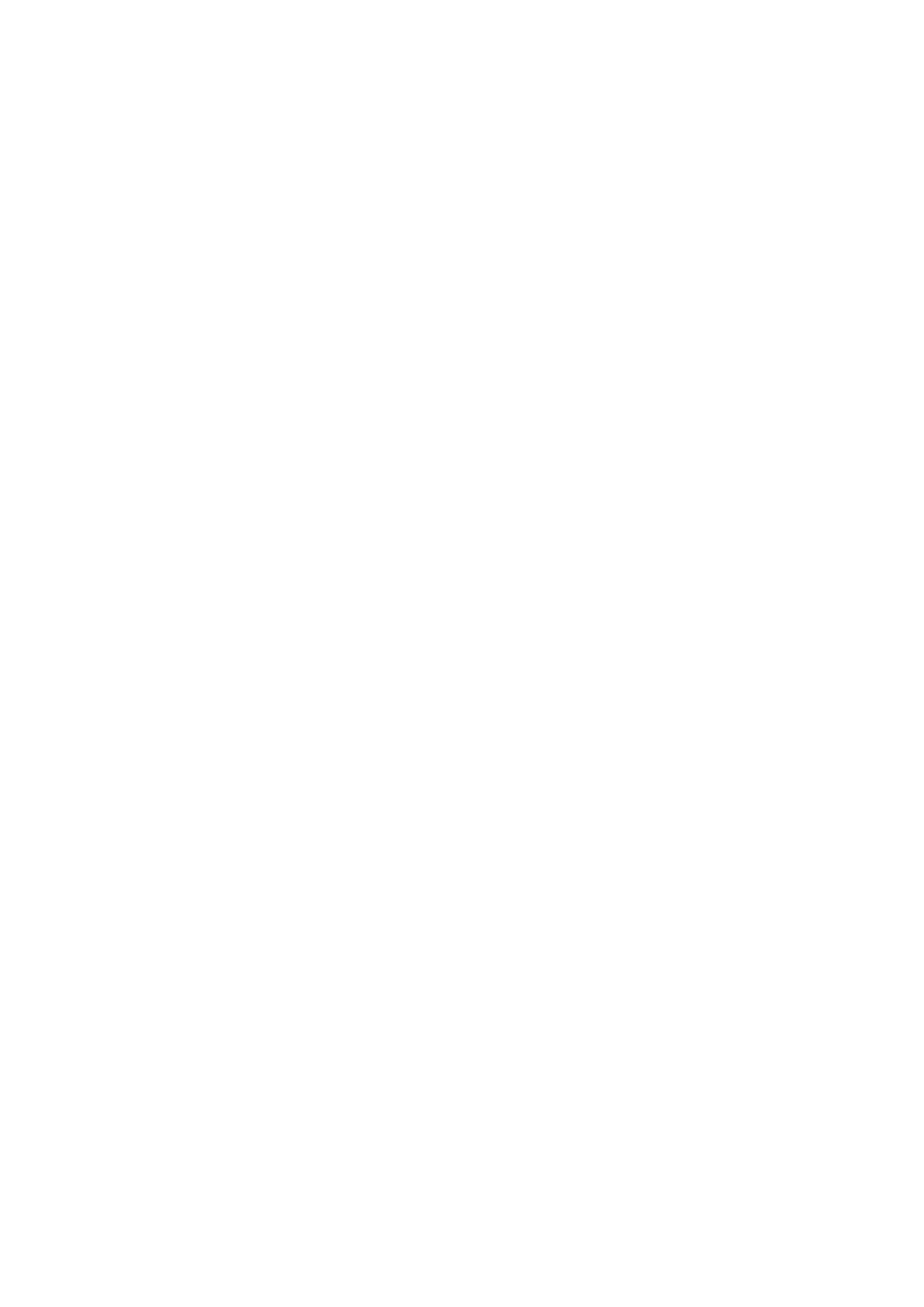## <span id="page-8-0"></span>Orientation and advising 1

*"Il est plus aisé d'être sage pour les autres, que de l'être pour soi-même.*

— **François de la Rochefoucault**

#### 1.1 Orientation

<span id="page-8-1"></span>Each fall, incoming students are required to participate in several orientation activities. Specifically:

- I **: program orientation and TA training**; organized by the *Department of Mathematics*
- **Example 21 is new TA workshop**; organized by the *Graduate School*; requires preregistration
- **External 1 + 10 Student Student Orientation**; the Graduate School will be communicating the details of each event to incoming students over the summer.

Every student supported on a TA is expected to attend the 1-credit hour, two semester seminar *First Year Graduate Seminar* during their first year of studies. This seminar is a combination of different activities for first year graduate students: it introduces students to best practices of effective teaching in college mathematics courses, it exposes students to research areas of different faculty in the department, and introduces different professional development opportunities in the math department and in the university beyond.

In addition, there is a seminar of *Training Modules* on Friday afternoon.

**Training modules:** These modules introduce graduate students to topics that are not likely to come up in courses. Topics range from material for beginning graduate students such as webpage setup and application for fellowships to topics of more general interest such as conference and workshop preparation, internships, job search and interview techniques. Students of all levels are encouraged to attend these modules.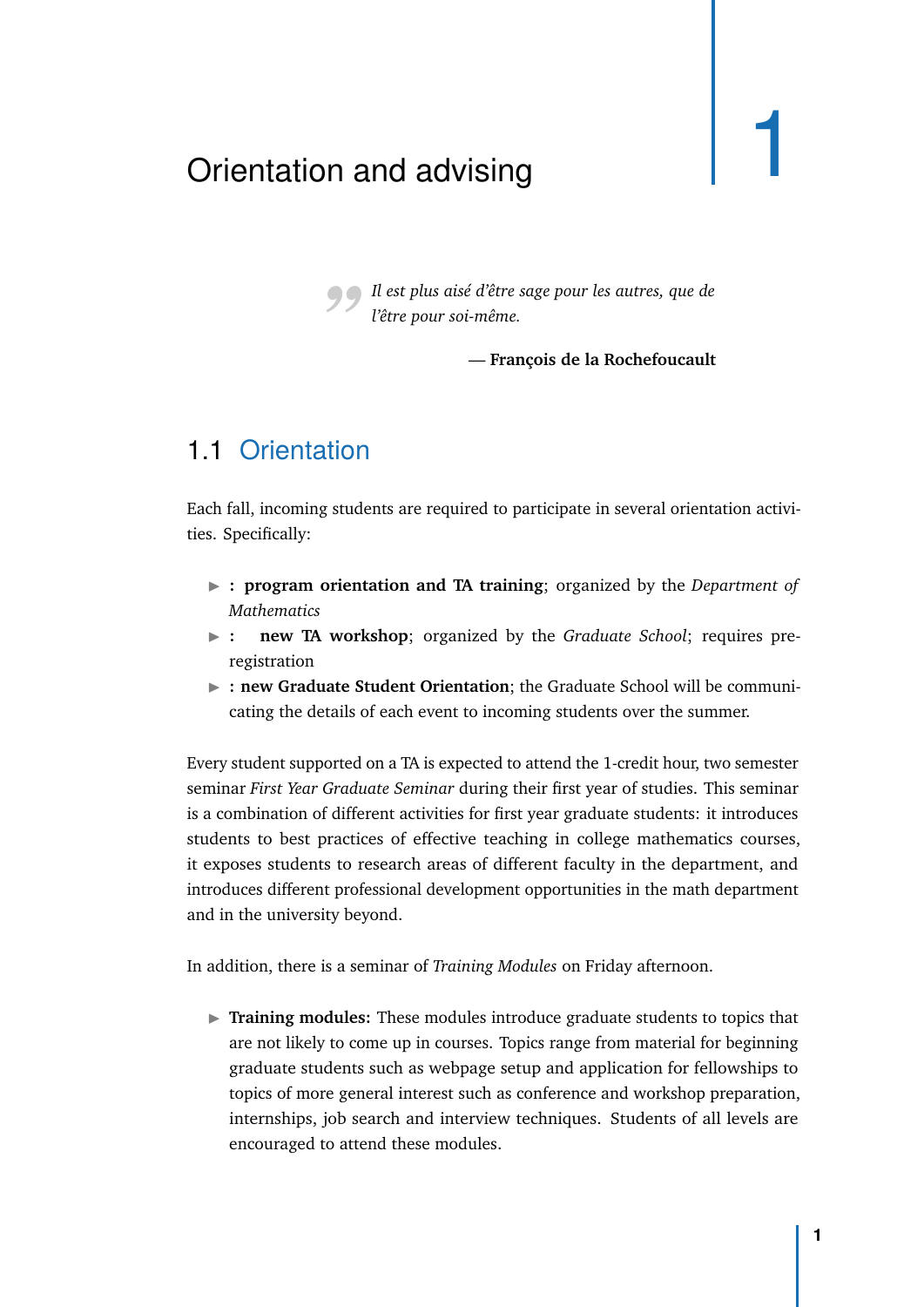## <span id="page-9-0"></span>1.2 Doctoral advising

Upon enrollment, every incoming PhD student is assigned a *graduate academic advisor*. The role of the academic advisor is to

- $\triangleright$  provide advice about course choices, qualifying exams and general academic path in order to best match the student's goals and interests;
- $\blacktriangleright$  facilitate integration into our Department and programs.

Graduate academic advisors follow the progress of their advisees during year 0 (after enrollment and before the initial semester), year 1 and possibly year 2. There is no expectation that the academic advisor of a student becomes the research advisor of that student (although this is certainly not excluded). Students who wish to be assigned another graduate academic advisor should contact the Director or the Administrator of Graduate Programs.

Students are responsible for finding their own research adviser. Typically, a student will approach a faculty member whose work and interests are known to the student through attendance at courses and seminars. The student can arrange to take a reading course with the faculty member during one or more semesters. While working on that reading course, the student and faculty member will determine whether they should continue working together on a research project leading to a thesis.

Finding an adviser and topic is an important and sometimes difficult process for students. Both the Director and the Administrator of the programs can assist and support students at this critical stage. In fact, during the entire duration of their graduate studies, students should consider both of them as resources; they are available for consultation regarding all aspects of graduate studies including, but not restricted to, course choices, identification of, and interactions with, research advisors, academic difficulties, internships, participation in conferences and workshops, and job applications. More information about the available support structure for both academic and non-academic difficulties is available in § [4.5](#page-34-0) below.

#### <span id="page-9-1"></span>1.3 Masters advising

Mathematics and Applied Mathematics MS students are advised by the Director of Graduate Programs.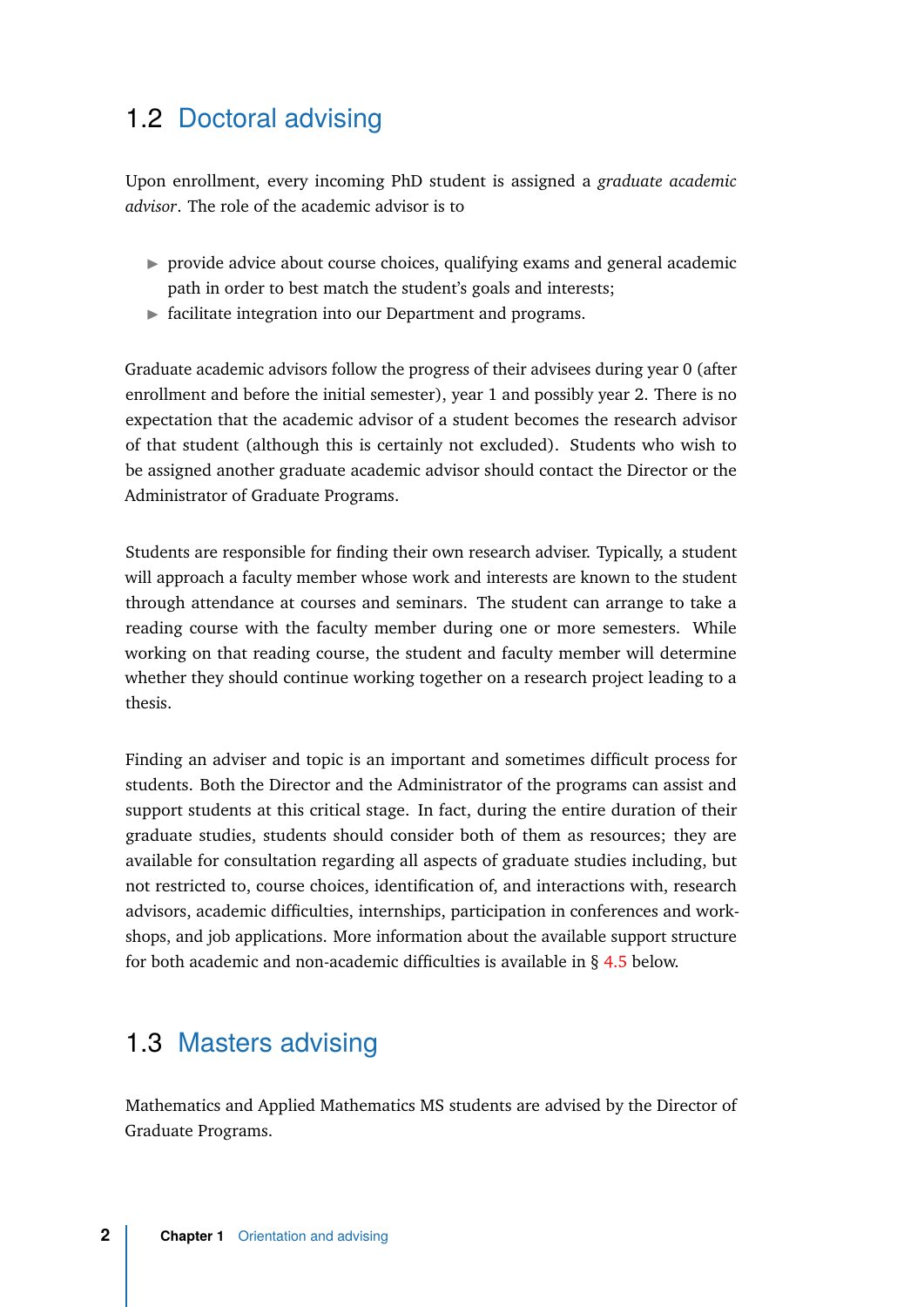## 1.4 Graduate registration

<span id="page-10-0"></span>To receive financial aid of any type in a given semester, a student must be registered as **full-time** for that semester which corresponds to taking a minimum course load of 9 credit hours (some or all of these hours can be "research hours"); see § [4.1.1](#page-28-2) for more details. The maximum course load is 15 credit hours in a semester.

Enrolled graduate students may register online for courses using the [MyPack Portal.](https://portalsp.acs.ncsu.edu) It may be possible to adjust the course load after the beginning of the semester, for instance by dropping a course. This is trivial during the first week, non-trivial during the second week and very hard afterwards; refer to [Section 3.15](https://grad.ncsu.edu/students/rules-and-regulations/handbook/3-15-course-registration/) of the NC State Graduate Handbook for more (important) details. Except for part-time students, full time status *must* be maintained; this is especially important for visa-holding international students.

Graduate students are required to maintain **good standing** which is defined as maintaining a cumulative Grade-Point Average (GPA) of at least 3.000. GPAs are computed from letter grades according to Table [1.1](#page-10-1)

<span id="page-10-1"></span>

| letter grade $A + A$ $A - B + B$ $B - C +$             |  |  |                                     |  |
|--------------------------------------------------------|--|--|-------------------------------------|--|
| grade points 4.333 4.000 3.667 3.333 3.000 2.667 2.333 |  |  |                                     |  |
|                                                        |  |  | $C$ $C$ - $D+$ $D$ $D$ - F          |  |
|                                                        |  |  | 2.000 1.667 1.333 1.000 0.667 0.000 |  |

**Tab. 1.1:** Grading scale and grade points.

Students who fail to maintain good standing are in *academic difficulty*. A GPA below 3.000 will result in either academic warning, academic probation, possible loss of financial aid or termination. Under extenuating circumstances, the Director of Graduate Programs may recommend and provide justification to the Graduate School to reinstate a student's graduate classification. More information is available from the Graduate Handbook [Section 3.19.](https://grad.ncsu.edu/students/rules-and-regulations/handbook/3-19-academic-difficulty/)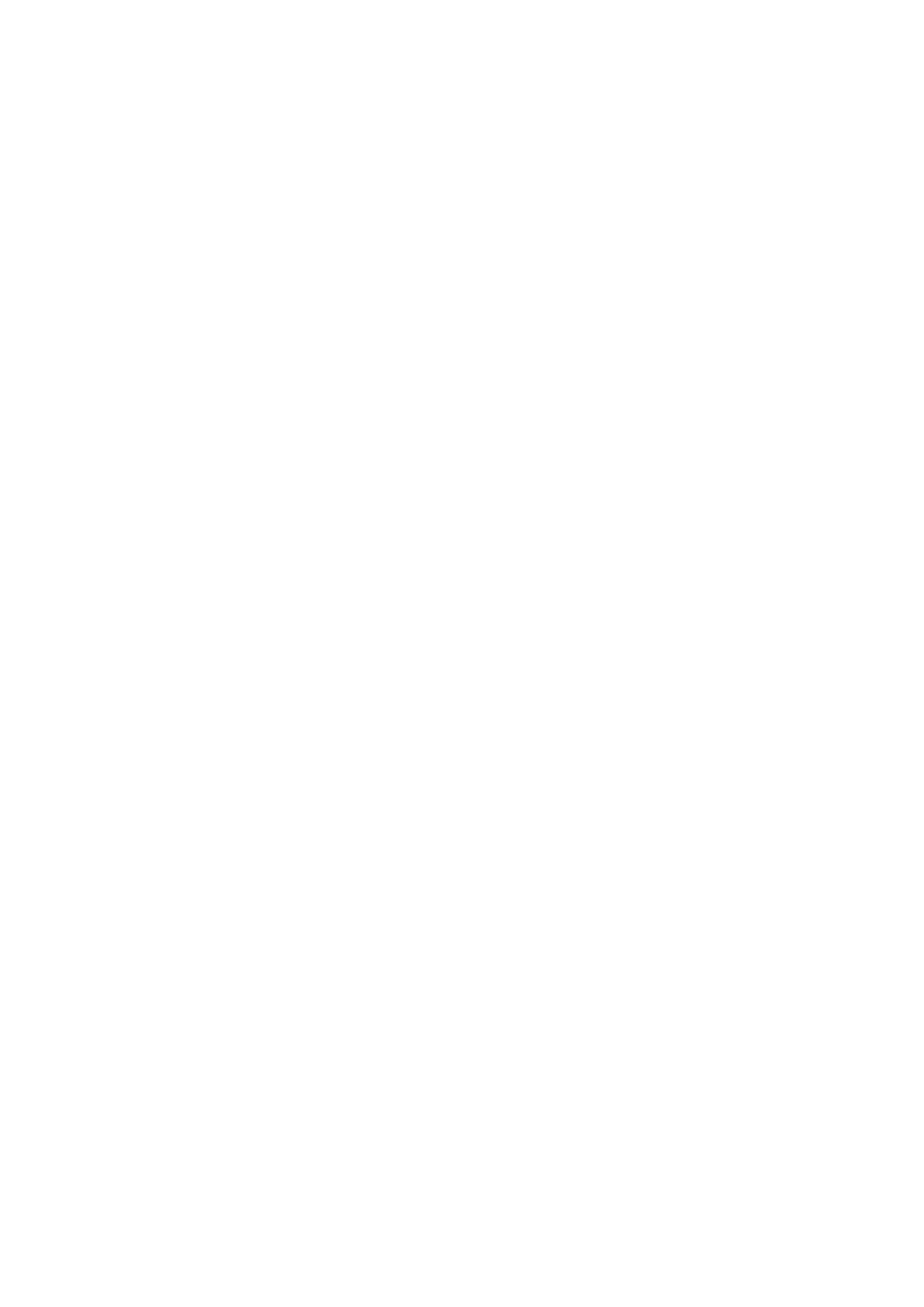# <span id="page-12-0"></span>Doctoral Programs

*"I do like to start on time; I like to set the bar high for people.*

— **Tina Fey**

## 2.1 Requirements

<span id="page-12-1"></span>Students working toward a PhD in Mathematics or Applied Mathematics typically take between 4 to 6 years to complete the degree requirements, with an average study duration of about 5 years. **A completion time of at most five years should be considered as a goal** as standard TA offers guarantee funding for at most that time (provided good standing is maintained). State funding is not guaranteed after 5 years and tuition remission (see  $\S$  [4.1\)](#page-28-1) is not available past that time.

For a student admitted with a BS, the **milestones** of the programs are as follows (see below for details about each individual step):

- **1st stage (yrs: 1-2)** 
	- $\blacktriangleright$  take foundational courses and complete course requirements
	- $\triangleright$  prepare for and pass written qualifying exams
	- $\triangleright$  by end of yr. 2: have to have attempted 3 quals
	- $\triangleright$  start to explore research topics and possible advisor
- ▶ 2nd stage (yr. 3)
	- $\blacktriangleright$  finalize quals (if needed)
	- $\blacktriangleright$  finalize search for advisor and research topic
	- $\blacktriangleright$  develop plan of work
- ▶ <b>dissection stage (yrs: 4-5)</b>
	- ► "full time" researcher (see below)
	- $\triangleright$  preliminary exam (earlier is better)
	- $\triangleright$  work, work, write, get a job, write, work, write, write, ...
	- $\blacktriangleright$  final exam (dissertation defense)
	- **In graduate**  $\frac{1}{2}$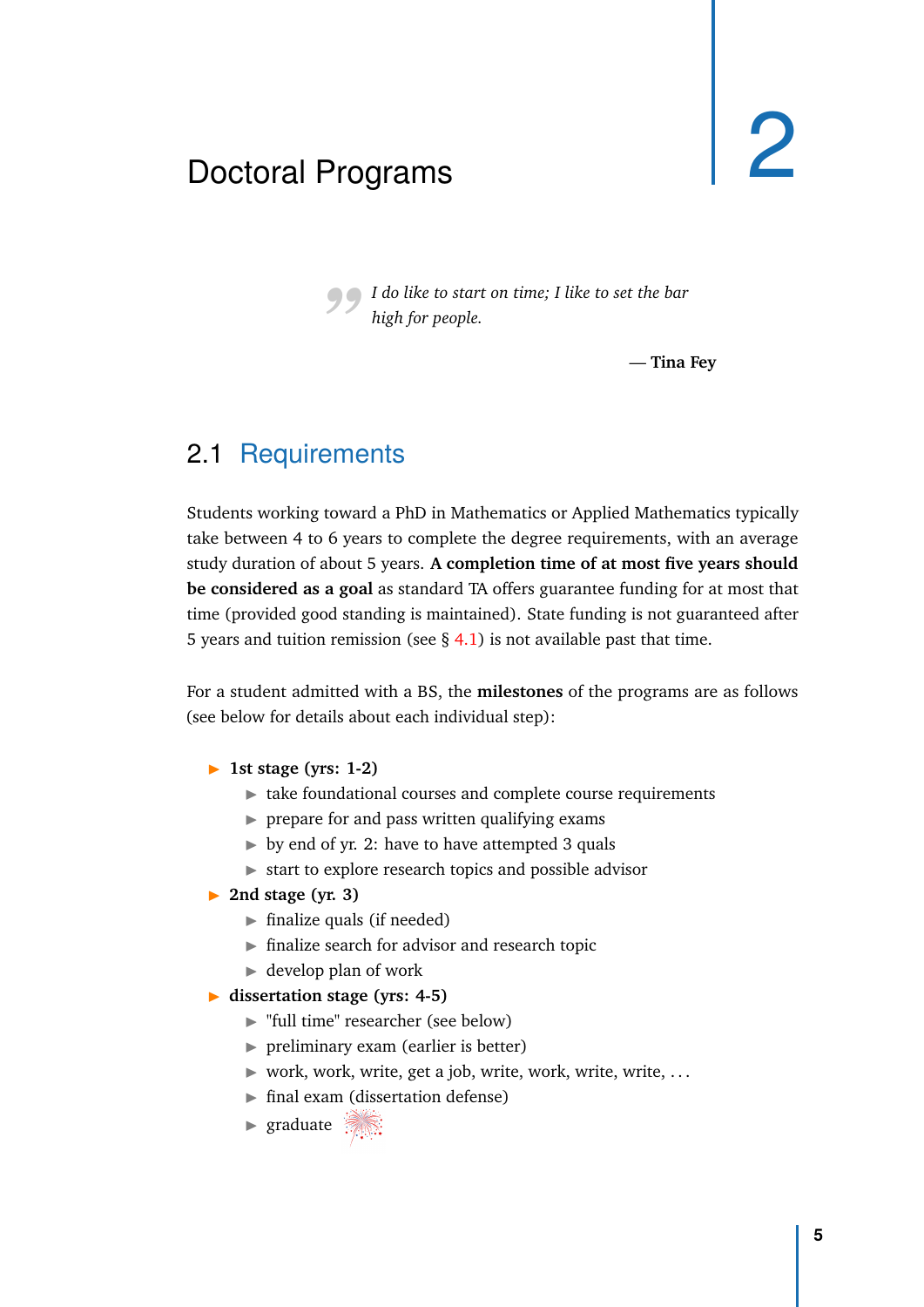In addition, the students must accumulate a minimum of 72 credits hours. PhD students who do not hold a Masters degree in Mathematics can usually earn an MS on the way to the PhD (option B MS, see [§3\)](#page-24-2); consult with the Graduate Services Coordinator for procedures.

Starting with year 3, students concentrate mostly on research work (full time researcher); this means for instance that they typically reach full time (at least 9 credit hours per semester) by registering for up to 9 hours of Doctoral Dissertation Research hours (MA 893).

A TA with significant contact with students, i.e., a TA working as an instructor of record or a recitation leader, see [§2.2,](#page-19-1) can also sign up for up to 3 hours of Doctoral Supervised Teaching (MA 885) when they first begin a new teaching role for the first time. They can sign up for 885 the first time they are a recitation leader, and the first time they are an instructor for a course. Successful completion of 885 depends on having a certain number of observations of the teaching, and doing a certain number of peer observations.

Students admitted with an MS in Mathematics from an other (properly accredited) institution only have to accumulate 54 graduate credit hours; in other words, they are "given" 18 credit hours. They have, however, to go through the above milestones one year earlier than students admitted with a BS (see below for details). Equivalence requests for specific courses have to be discussed with the Director or the Administrator of the programs.

IMPORTANT: Mathematics is alive and our faculty change; as a result, internal program rules do change as well. Whenever possible, each change is accompanied by a transition period during which flexibility and the interests of the students are given priority. If in doubt about a specific rule or requirement, check with the Director or the Administrator of the programs.

#### <span id="page-13-0"></span>2.1.1 Course requirements

All students must take a minimum of 30 credit hours of graduate courses in mathematics numbered 500 and up. Among these, should be at least **one course in each of continuous, discrete and computational mathematics** as described in Table [2.1](#page-14-1)

Students who have not had the equivalent of MA 405 (Introduction to Linear Algebra and Matrices), MA 407 (Introduction to Modern Algebra), or MA 425-426 (Mathematical Analysis I and II) must make up these courses. Students who have not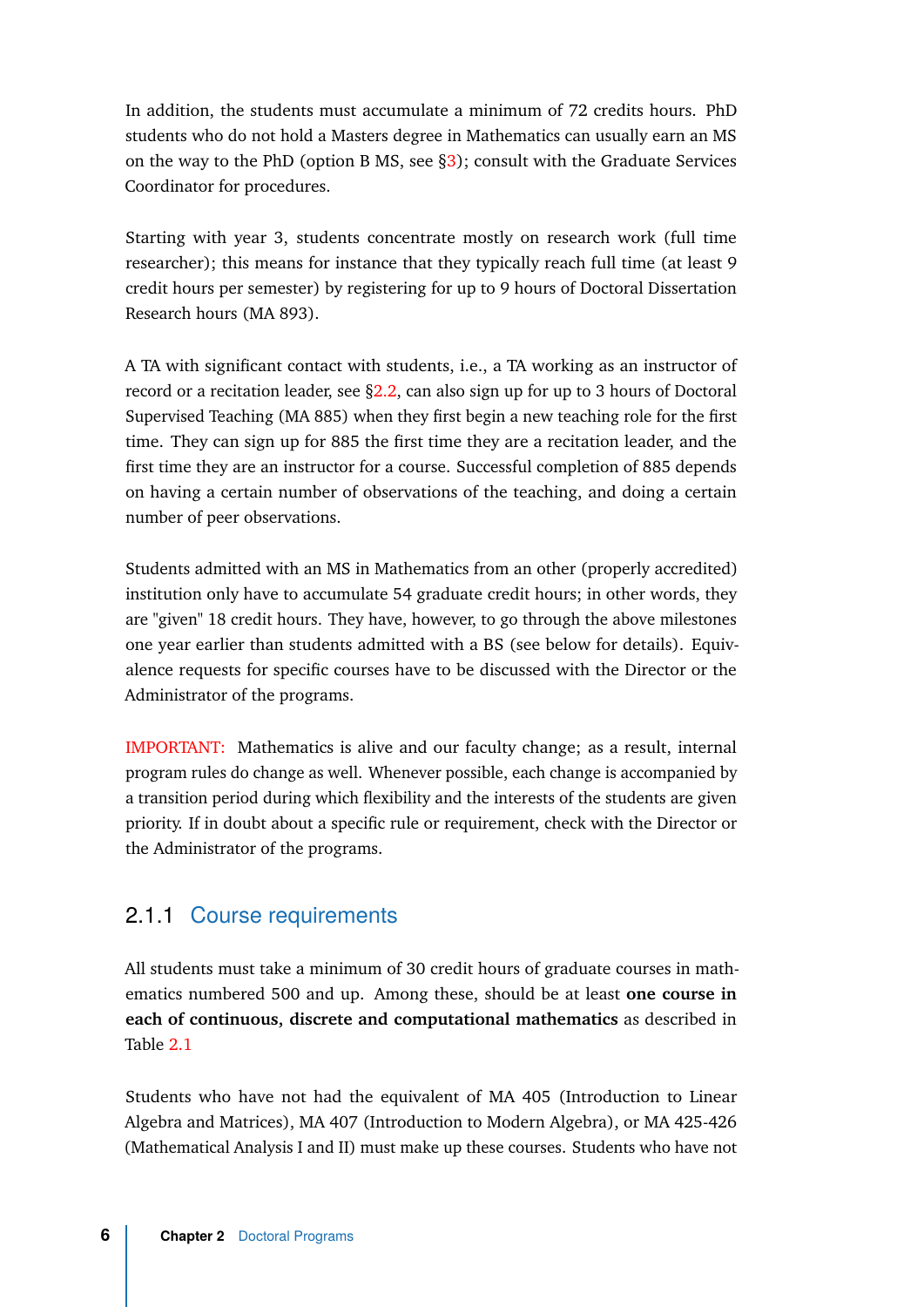<span id="page-14-1"></span>

| continuous          | discrete               | computational             |  |
|---------------------|------------------------|---------------------------|--|
| complex var. MA 513 | linear prog. MA 505    | computer alg. MA 522      |  |
| analysis MA 515     | linear alg. MA 520     | uncertainty quant. MA 540 |  |
| control MA 531      | abstract alg. MA 521   | graph th. MA/CS 565       |  |
| PDEs MA 534         | combinatorics MA 524   | modeling MA 573           |  |
| probability MA 546  | matrix th. MA 523      | numerical anal. MA 580    |  |
| ODEs MA 532         | algebraic geom. MA 526 |                           |  |
| topology MA 551     |                        |                           |  |
| manifolds MA 555    |                        |                           |  |

**Tab. 2.1:** Course requirements.

had the equivalent of MA 426 may take it for graduate credit by registering for MA 591M. The course requirements are the same in the MA and AMA PhD programs.

#### <span id="page-14-0"></span>2.1.2 Qualifying exams

The Ph.D. written qualifying examinations are written exams in **three** subjects selected by the student from a list of 12 possibilities, see Table [2.2.](#page-14-2) The purpose of the exams is to ensure that every Ph.D. student acquires command of three topics to a depth appropriate to begin a Ph.D. thesis. Each topic corresponds to a two-semester course sequence.

<span id="page-14-2"></span>

| MA 515-715 analysis      |                                     | $\parallel$ MA 534-734 PDEs |                              |
|--------------------------|-------------------------------------|-----------------------------|------------------------------|
|                          | MA 520-720 linear alg. and Lie alg. | MA 546-747 probability      |                              |
| MA 521-721 abstract alg. |                                     | MA 531-731 control          |                              |
|                          | MA 522-722 computer alg.            |                             | MA 555-753 geometry/topology |
| MA 523-723 matrix th.    |                                     | MA 573-574 modeling         |                              |
|                          | MA 524-724 combinatorics            |                             | MA 580-780 numerical anal.   |

**Tab. 2.2:** Qualifying exam sequences.

#### Exam Format and Guidelines

- $\blacktriangleright$  Each exam is written and graded by two faculty members.
- $\blacktriangleright$  At the end of the Spring Semester, the two exam writers for a qualifying exam will come up with a "study guide" for the qualifying exams that year. That study guide will be given to the students in the course, and will be given to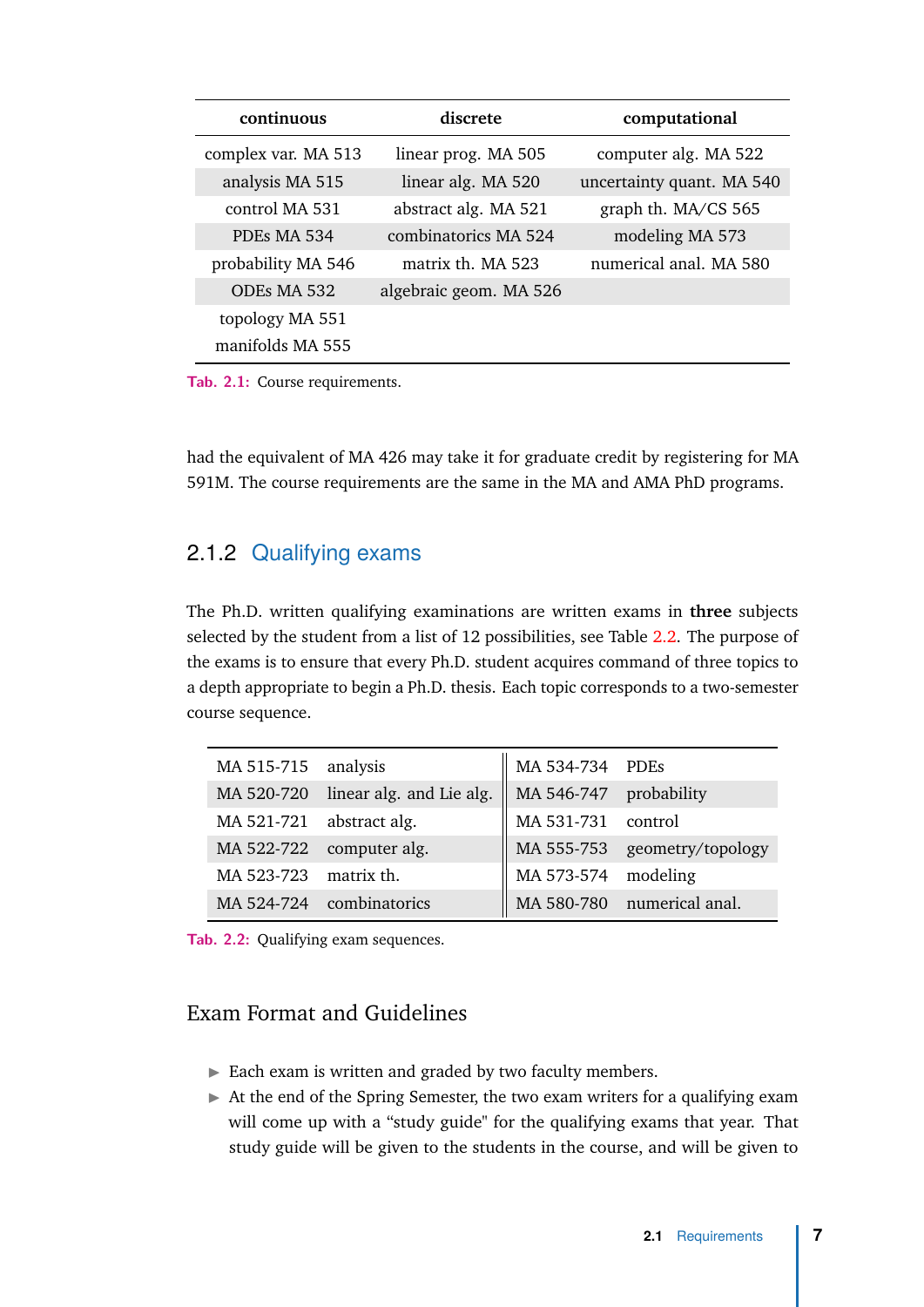the DGP so that any students who wants to take the exam and who were not in the course will be able to prepare for the exam.

 $\blacktriangleright$  Each exam is a three hour long written exam.

#### Retakes

- $\triangleright$  One retake is allowed for each of the three examinations (with exceptions described below). Students are advised to schedule retakes as soon as possible; retakes must be done within 12 months of the date the examination is first taken. If a student fails an examination twice, he/she is considered to have failed the written qualifying examinations.
- $\blacktriangleright$  The retake does not have to be the same exam as the one initially failed. However, if an examination for a specific sequence is failed and retaken later, the second examination must be considered a retake of the first.
- Incoming students are allowed to take qualifying exams in the August that they arrive. A fail at that time does not count against the student.
- $\triangleright$  January exams are reserved for retakes. If a student takes a January retake in the first year or second year (first year only for students with a previous master's degree), fails that happen at that time do not count against the student.
- $\blacktriangleright$  A student that has any retakes that they must do during the third year (second year for students with a previous master's degree) must be done in January.

#### Scheduling

- $\triangleright$  The qualifying exams are offered twice a year, in August and January. Both exam sessions usually take place during the week preceding the start of the semester. The January session is strictly for retakes. August exam takers are advised to sign up for the qualifying exams before the end of the spring semester. Students should sign up at least two weeks before the exams themselves.
- $\blacktriangleright$  The three qualifying examinations do not have to be taken at the same time. However, it is recommended that students attempt at least one to two exams by the end of their first year. By the end of their second year (first year for students entering with a MS in Mathematics), students have to attempt a number of exams equal to the number of exams they have yet to pass.
- $\blacktriangleright$  The number of examinations taken at any given exam period cannot exceed the remaining number of passes needed to reach a total of three.
- $\blacktriangleright$  It is possible to "drop" an exam one has registered for any time up to two weeks before the exam (no questions asked). After that, we recommend students talk to the director or the administrator of the programs. Dropping an exam only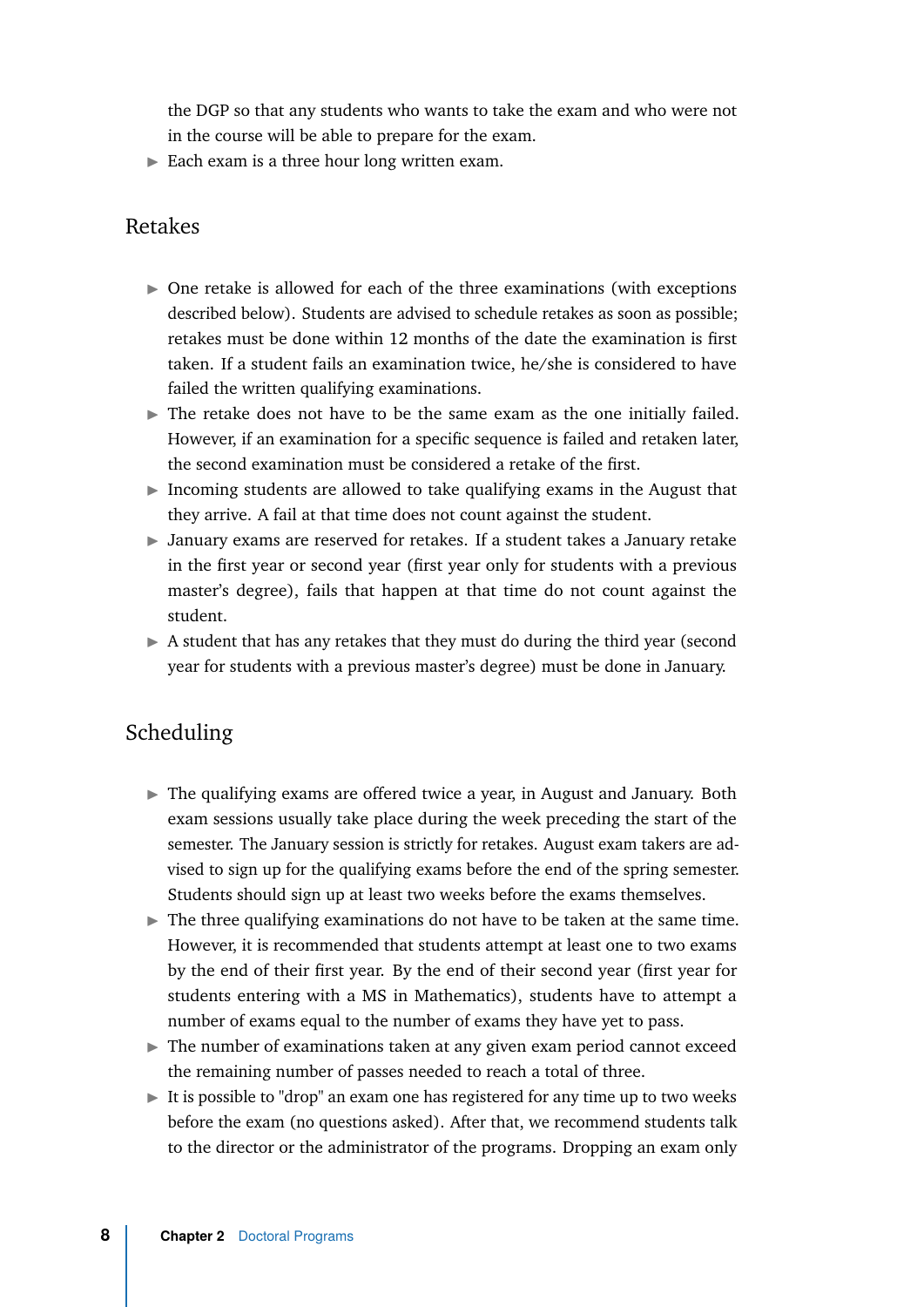applies to students who do have the option to "wait", i.e., are not required to take the exam at that exam session.

 $\triangleright$  For part-time students, years will be counted using credit hours, with one year equal to 18 credit hours. For full-time students, calendar years are used. Students who start the graduate program in the spring semester should have a statement from the DGP put into their file specifying the date by which their exams must be taken. Depending on prior coursework, whether they are a transfer student, etc., it will be after three, four, or five semesters.

#### <span id="page-16-0"></span>2.1.3 PhD advisor and plan of work

By the time a PhD student has passed his/her qualifying exams (or soon thereafter), he/she should have identified a research PhD advisor. In consultation with the PhD advisor, the student must choose (a minimum of) three additional graduate faculty members for his/her **advisory committee**. The purpose of the committee is to provide advice to the student on her/his doctoral research and preparation of the dissertation, and to ensure that the quality of the doctoral dissertation meets a high academic standard. In order for the advisory committee to properly fulfill its advice and oversight functions, it is expected that students meet with their committee members at least once a year. If the committee has no outside representative beyond the student's program, a [Graduate School representative](https://grad.ncsu.edu/students/rules-and-regulations/handbook/1-6-graduate-school-representatives/) is required; this representative is not a voting member of the committee.

The **Plan of Graduate Work** is a list of the courses the student has taken or plans to take. The committee membership is also submitted as part of the Plan of Work. Submission is completed online (through MyPack Portal) after consultation with the PhD advisor and the proposed advisory committee. At that time, if needed, the Graduate School appoints a representative.

The plan should include whatever course work is needed to (i) prepare the student for the future that he/she envisions and (ii) fulfill program requirements. For example:

- $\triangleright$  Students who envision a career with a strong mathematics research component will benefit from advanced courses in several related areas, possibly including courses in other departments.
- $\triangleright$  Students who plan a career focused on college teaching will benefit from courses in other mathematical sciences, especially statistics and computer science. Bear in mind that in many colleges mathematics faculty are expected to teach these subjects. Experience with applications of mathematics is also beneficial for college teaching.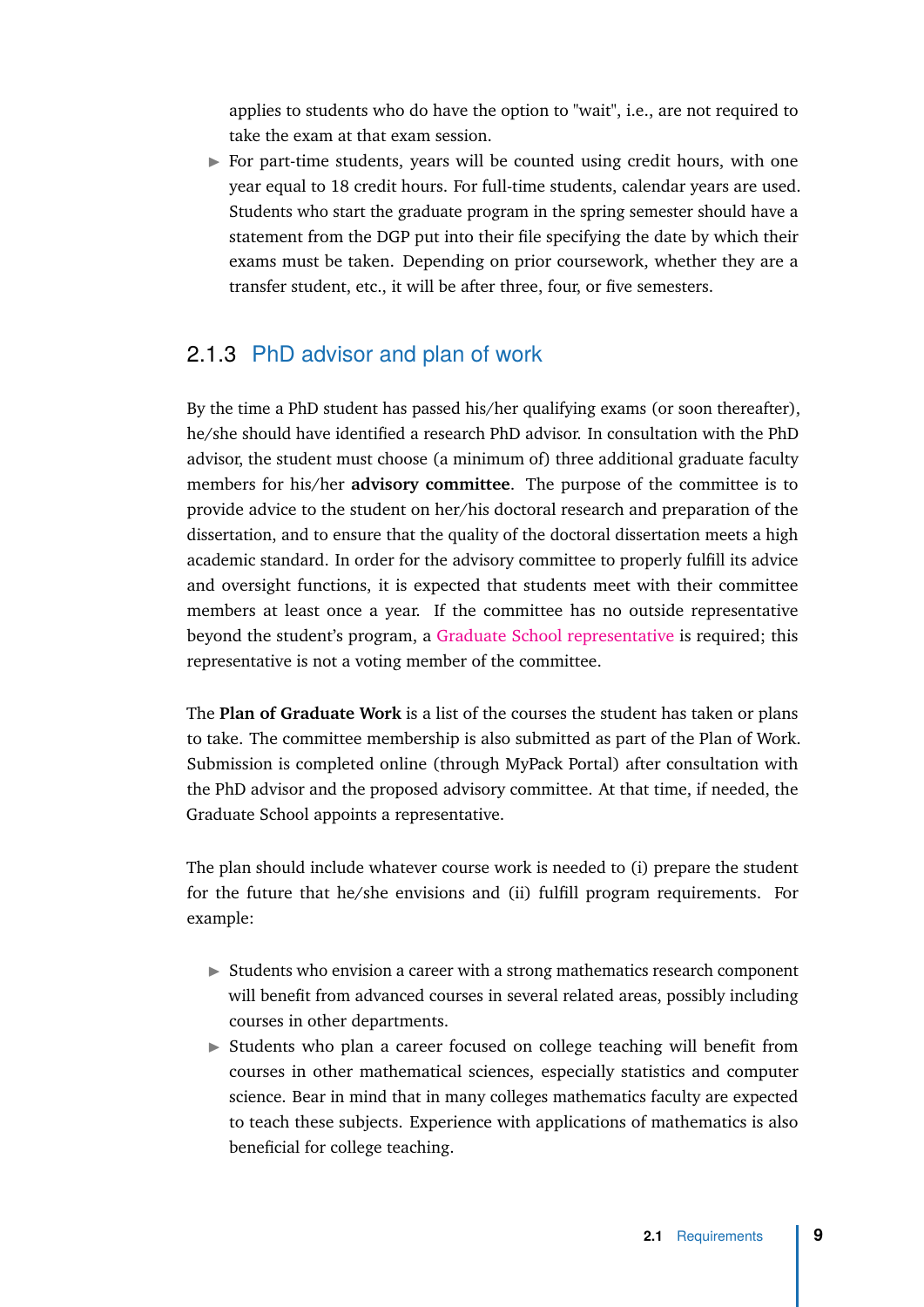$\triangleright$  Students who plan a non-academic career will benefit from substantial course work in the related fields of science and engineering that interest them.

A student may decide, in consultation with his/her advisory committee, to minor in another department or program. In that case, the minor department or program should be consulted to determine its requirements, and a representative of the minor department must serve on the advisory committee.

At the time the Plan of Graduate Work is prepared, the student and his/her advisor should also agree on other appropriate projects that do not appear on this document, such as participation in the NC State Preparing the Professoriate program.

Before approval by the Graduate School, the plan must be approved by the student's committee and the DGP and the student must have signed and submitted a patent agreement form.

#### 2.1.4 Preliminary oral exam

<span id="page-17-0"></span>The preliminary exam is taken after the qualifying exams have been passed and after the student has found a PhD advisor. The preliminary exam is a **thesis proposal**; its purpose is to (i) verify that the candidate has chosen a suitable topic for thesis research, (ii) evaluate the candidate's ability to complete the proposed work and (iii) offer constructive advice.

The graduate school requires that the preliminary oral exam be given at least 4 months before the final defense. To be making good progress in the math department the exam should be attempted by **the end of the student's fourth year in the program at the latest**. It is however recommended that the exam take place as soon as a thesis proposal can reasonably be developed and presented. The student should submit the request to the Mathematics Department graduate programs office at least three weeks in advance. The graduate program office will help reserve a room for the exam.

During the exam, the student makes a presentation of a research proposal; the presentation is usually 40-50 min. long. It is **required that the student develop a syllabus**, typically 2-4 page long, explaining the thesis research proposal including

- $\blacktriangleright$  problem statement,
- $\blacktriangleright$  known results.
- $\triangleright$  possible approaches and methods,
- $\blacktriangleright$  partial progress,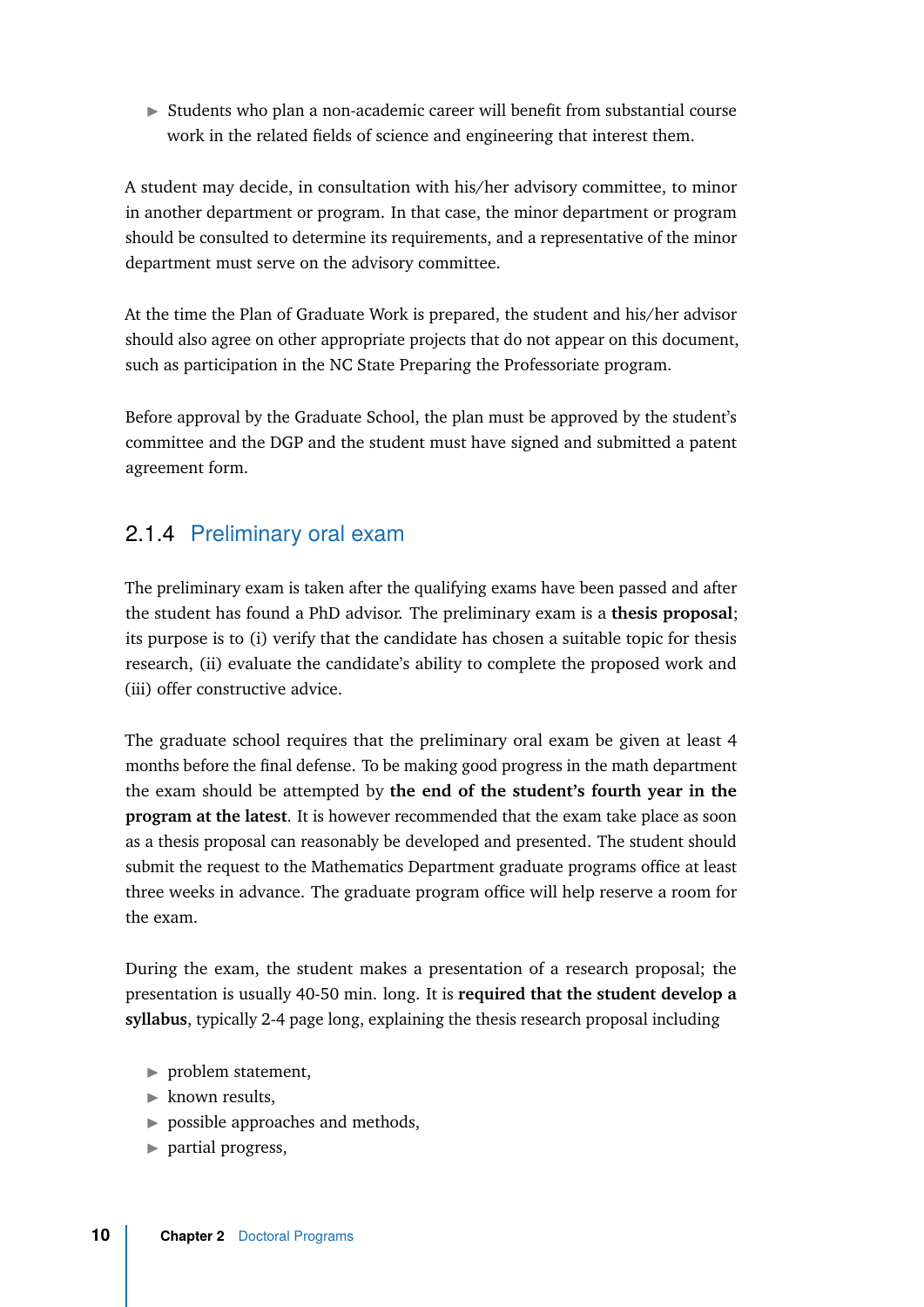and share this with the advisory committee and the Graduate Service Coordinator at least two weeks before the exam.

A unanimous vote of approval of the advisory committee is required for passing the preliminary examination. Approval may be conditional, however, and require students to meet specific requirements prescribed by their advisory committee. These conditions must be written in a clear and distinct way and communicated in such a manner that the student clearly understands what is expected; they must also be submitted to the DGP and the Graduate School.

A doctoral student is **admitted to candidacy** by the Graduate School upon successfully passing the preliminary examinations. This does not include students receiving a conditional pass. A student who fails the preliminary examination is terminated from graduate work at NC State unless the graduate advisory committee unanimously requests a re-examination. Only one single re-examination will be allowed; it can encompass written, oral, or both components as determined by the advisory committee. If the DGP or the Graduate School denies the request, the student's program is terminated.

#### <span id="page-18-0"></span>2.1.5 Doctoral dissertation

The doctoral dissertation must present the results of the student's original investigation. It must represent a contribution to knowledge and be written in a manner consistent with the highest standards of scholarship. Writing a dissertation generally takes several months and is challenging: it is an unfamiliar task which often requires from students new methods, new levels of motivation and standards and advanced time management skills. Students might benefits from NC State's [Thesis](https://grad.ncsu.edu/students/professional-development/tdss/) [and Dissertation Support Services.](https://grad.ncsu.edu/students/professional-development/tdss/) While written for Cornell's Graduate School, Keith Hjortshoj's [guide to completing the dissertation phase of doctoral studies](https://gradschool.cornell.edu/sites/gradschool.cornell.edu/files/field_file/WritingAB_WEB.pdf) is also a good source of information on the general process.

All dissertations must be developed and submitted in accordance with the [NC State](https://grad.ncsu.edu/students/etd/) [Electronic Theses and Dissertations \(ETD\) guidelines.](https://grad.ncsu.edu/students/etd/) Publications stemming from the dissertation are expected and strongly encouraged.

Table [2.3](#page-19-2) describes the deadlines related to both the dissertation and final exam. Marginal changes in these dates should be expected from year to year and can be found [here.](https://grad.ncsu.edu/students/etd/etd-deadlines/)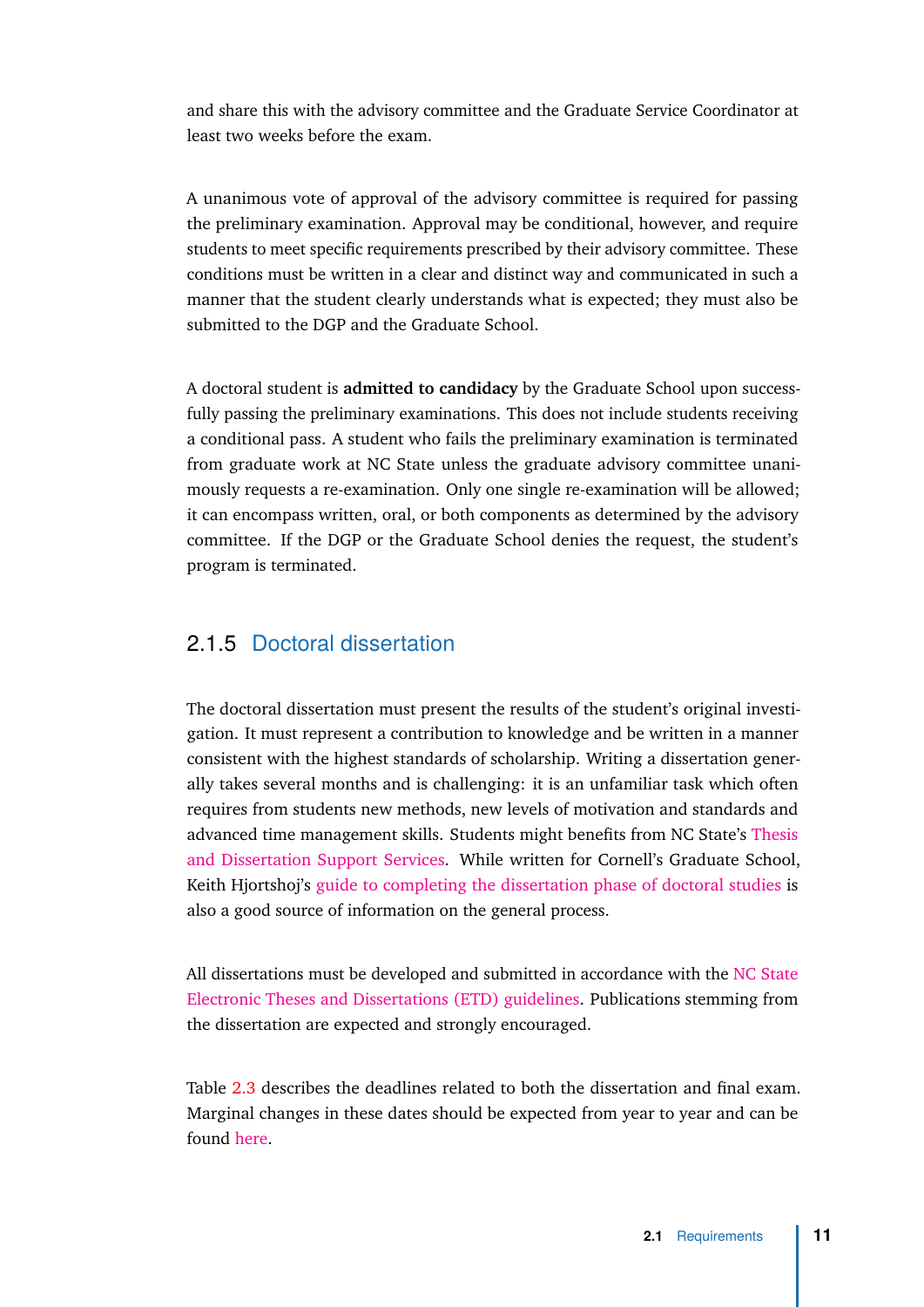<span id="page-19-2"></span>

| conferral                      |             |       |              | cmte $\sqrt{\phantom{a}}$ ETD $\sqrt{\phantom{a}}$ take exam draft to cmte schedule exam |
|--------------------------------|-------------|-------|--------------|------------------------------------------------------------------------------------------|
| spring $05/12$                 | 04/27 04/11 | 03/30 |              | exam - 2 wks exam - 4 wks                                                                |
| summer $07/31$ $07/30$ $07/16$ |             | 07/02 |              | exam - 2 wks exam - 4 wks                                                                |
| fall $12/19$                   | 12/05 11/21 | 11/07 | exam - 2 wks | exam - 4 wks                                                                             |

**Tab. 2.3:** Deadlines related to the dissertation and final exam for 2018. The "take exam" date (3rd column) is especially important as it also coincides with the deadline for applying to graduate and with the submission of the ETD draft. To facilitate ontime approval, it is recommended that committee members select the *dissertation early approval* box on the final exam sheet (provided they are satisfied with the dissertation) leaving final approval to the committee chair (2nd column).

#### <span id="page-19-0"></span>2.1.6 Final oral examination

The final examination covers the material in the dissertation. The request to schedule the examination should be submitted to the Mathematics Department graduate programs office at least four weeks in advance. The graduate programs office will reserve a room for your exam. **Each member of the advisory committee must receive a copy of the doctoral dissertation at least two weeks before the final oral exam**; otherwise, the committee may require the defense to be postponed. To graduate in a given semester, a student must pass the exam before the Graduate School deadline for that semester, approximately six weeks before graduation. It is strongly recommended to check about deadlines well ahead of time by consulting with the Graduate Services Coordinator.

The presentation is open to the public and anyone in attendance is allowed to ask questions of the candidate at the end of the presentation. Only the advisory committee and the Graduate School Representative, if one has been appointed, are allowed to participate in the closed session for deliberation and decision. A unanimous vote of approval of the advisory committee is required to pass the final oral examination. In the case of a conditional pass, the specific requirements must be submitted to the student as well as the Graduate School and attached to the Exam Results form. Final approval by the advisory committee is dependent upon a student's successful completion of those conditions. Should a student fail the final examination, this terminates a student's academic program unless the advisory committee recommends a re-examination.

### 2.2 Financial support

<span id="page-19-1"></span>Most of our Ph.D. students receive financial support.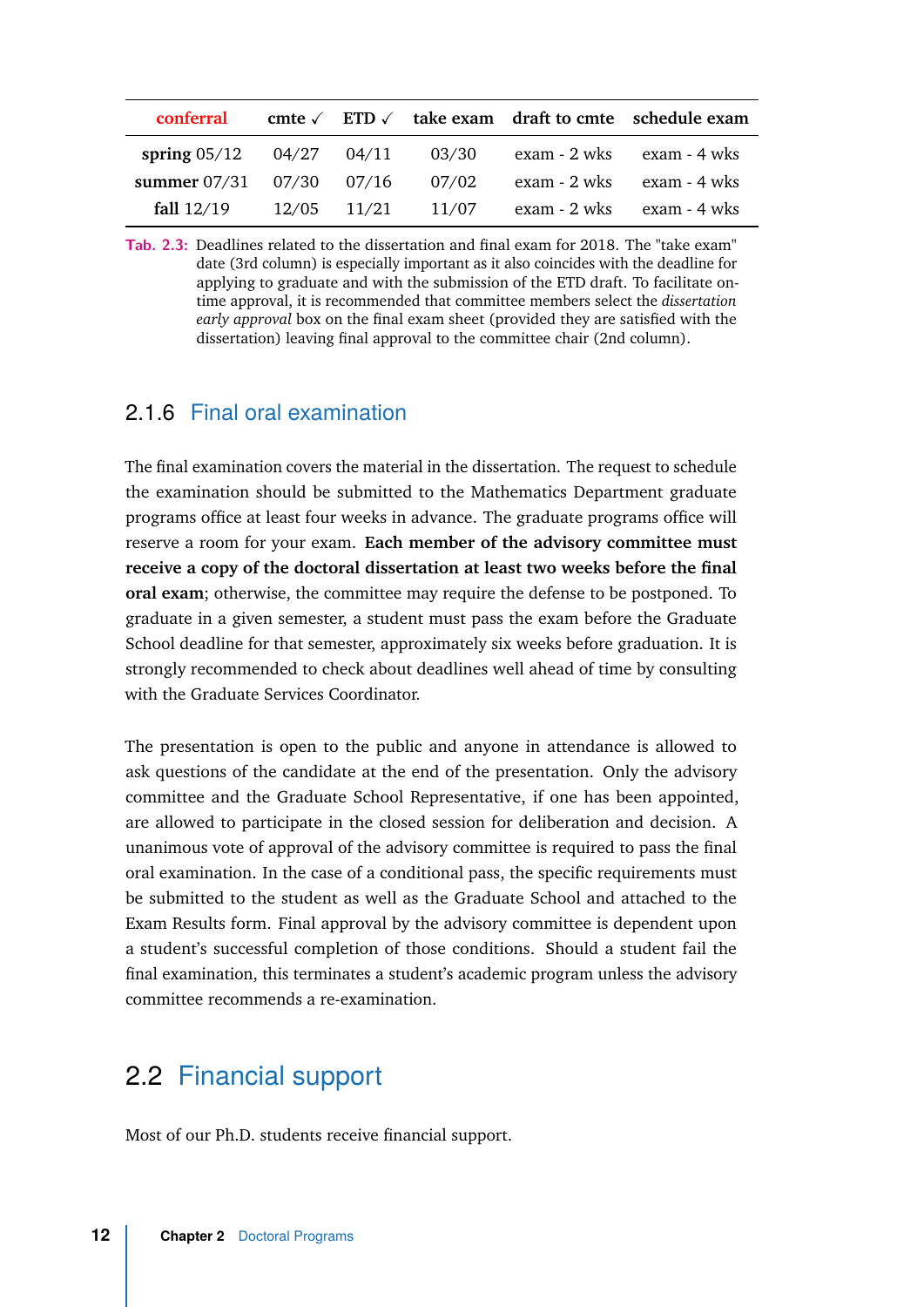#### <span id="page-20-0"></span>2.2.1 Teaching assistantships

Most teaching assistantships (TAs) in the Department are at the 50% level, i.e., 1/2 FTE (full-time equivalent) or, equivalently in plain English: 20 hours per week during the semester. At the time of this writing, the corresponding stipend is \$18,000 per academic year. The rest of the time is for studies and research.

Continued support is contingent upon

- $\triangleright$  satisfactory academic progress (see § [2.3\)](#page-21-2),
- $\triangleright$  satisfactory performance of the assistantship duties.

Most TAs fall into one of the three following categories

- 1. **Instructor of record:** The student is sole instructor of one course section with all the responsibilities that come with it, including but not limited to lecture preparation and delivery, creation of a syllabus, development and grading of tests and quizzes, office hours and class administration (gradebook, etc...). Only experienced TAs are assigned such duties.
- 2. **Recitation leader:** The student runs several hourly recitation sessions each week. The preparation for each session includes consulting with the instructor about what to cover, working all homework problems and preparing extra problems.
- 3. **Lecturer assistant:** The student attends all lectures and take notes, helps prepare, hand out and proctor tests and exams, grades all tests and exams and keep records. In addition, the TA keeps in touch with the instructor about common student problems, assists with technology (mainly Webassign, Maple, Moodle) and works as a Math consultant in the Mathematics Multimedia Center (MMC).

Some other TAs are more focused on grading responsibilities; others still help in the development of the Department online teaching initiatives. The Assistant Department Head coordinates the performance evaluations of TAs each semester. A necessary condition for reappointment is satisfactory performance of TA duties during the previous appointment.

IMPORTANT: Standard TA offers for doctoral students joining the MA or AMA program are for 5 years (4 years for students joining the programs with an MS in Mathematics). After that time, two things happen: (i) tuition support expires, see § [4.1](#page-28-1) and (ii) financial support from the Department in the form of teaching assistantships is **not** guaranteed.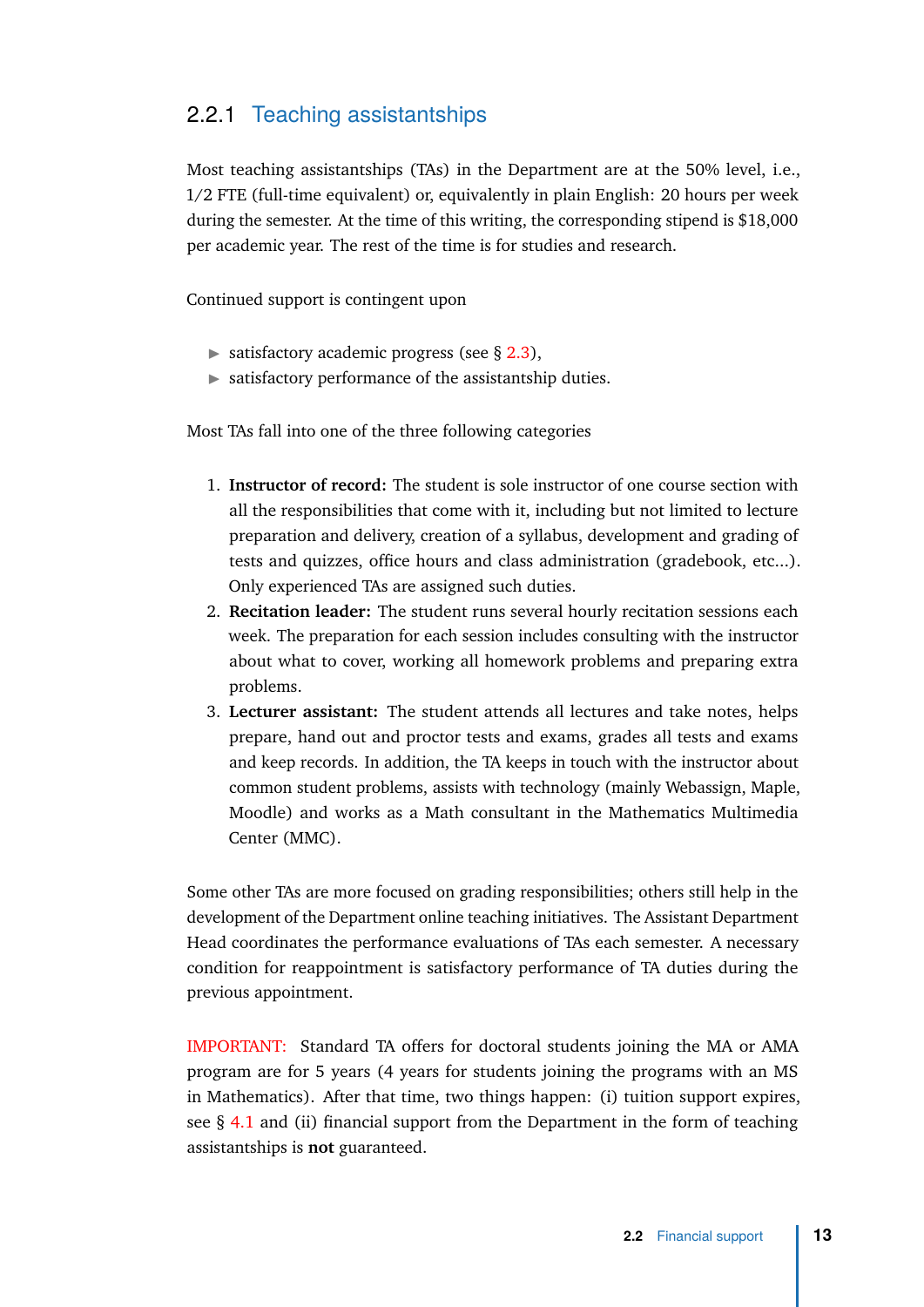Sixth year funding may be available but will usually be at a reduced rate (currently 77% of the standard TA stipend); the funding status will be reviewed semester by semester. Full time students in this situation are urged to consider applying for a thesis completion grant from the Graduate School, see § [4.2.](#page-30-1)

#### <span id="page-21-0"></span>2.2.2 Research assistantships

Graduate Research Assistantships (RAs) are generally funded through external grants obtained by faculty through various funding agencies or companies. The appointment of a specific student to a given project is determined by the Principal Investigator of that project; such appointments are managed (HR actions, etc,...) by the Math Graduate Office. Students interested in joining an externally funded project should contact the involved faculty directly.

RA stipends vary but are generally at least at the level of the standard TA stipend in the Department. RA duties also vary and have to be established through discussions with the investigator/advisor.

#### <span id="page-21-1"></span>2.2.3 Fellowships

Graduate fellowships may take several forms; general information is available from the NC State Graduate School [Fellowships and Grants](https://grad.ncsu.edu/students/fellowships-and-grants/) page. For instance, our students have recently had substantial success with the [NSF Graduate Research](https://www.nsfgrfp.org/) [Fellowship Program.](https://www.nsfgrfp.org/)

## 2.3 Progress assessment

<span id="page-21-2"></span>Our Ph.D. programs typically require five years. Progress assessment is an important avenue of communication with our students. It is discussed at yearly one-onone meetings with the director of graduate programs. The following table shows **good**, **satisfactory**, and **unsatisfactory** progress toward graduation for a full-time student.

The above designations have the following meanings.

- ▶ good: Good progress. For departmental TAs, continued funding is expected.
- **In satisfactory:** Satisfactory progress. For departmental TAs, continued funding is expected.
- **Instrumental View Mean** Unsatisfactory progress.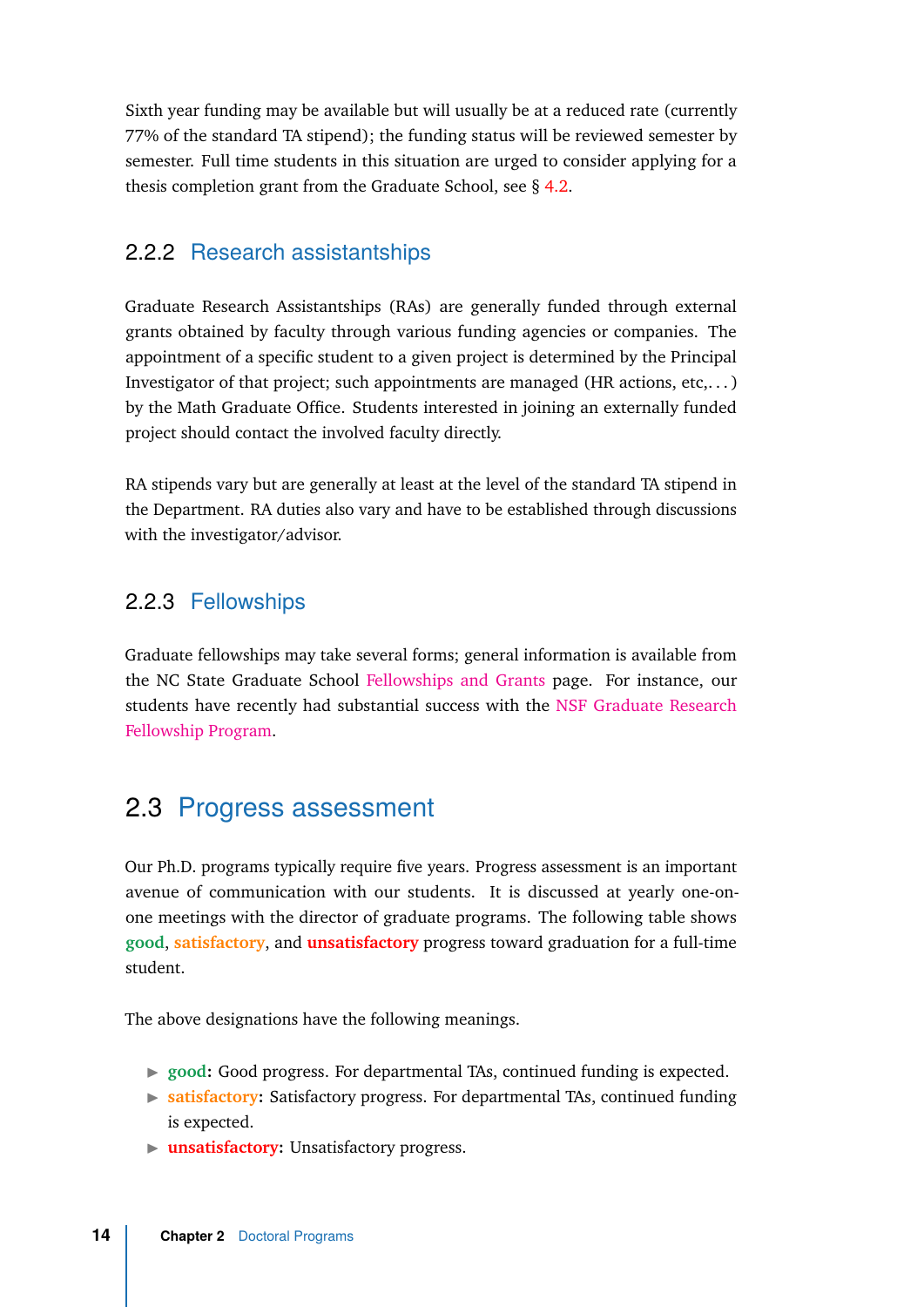| year | good                  | satisfactory         | unsatisfactory             |  |
|------|-----------------------|----------------------|----------------------------|--|
| 1    | 6 courses with A or B | 6 courses and        | less than 6 courses        |  |
|      | and at least 2 quals  | at least 1 qual      | or 0 quals                 |  |
| 2    | all req. courses with | not all req. courses | only 0 or 1 qual           |  |
|      | A or B and all quals  | or only 2 quals      |                            |  |
| 3    | work with advisor     | no supervised work   | no supervised work and     |  |
|      | and plan of work      |                      | not all required courses   |  |
| 4    | thesis progress       | no plan of work      | no supervised work         |  |
|      | or prelim exam        | or slow progress     |                            |  |
| 5    | thesis writing and    | no thesis writing    | no plan of work, no prelim |  |
|      | final exam            |                      | or slow work               |  |

**Tab. 2.4:** Progress assessment milestones for full-time PhD students. The boxes in the table indicate work that has been completed (not just attempted) by the end of the corresponding academic year (the last day of summer).

Good and satisfactory designations are feedback to the student. An unsatisfactory designation triggers a review by the Graduate Program Advisory Committee, which may result in loss of financial support or even termination from the program. Unsatisfactory status may also be triggered from [academic warning or probation,](https://grad.ncsu.edu/students/rules-and-regulations/handbook/3-19-academic-difficulty/) which may be imposed by the Graduate School if the student fails to maintain a cumulative GPA of 3.0 or better.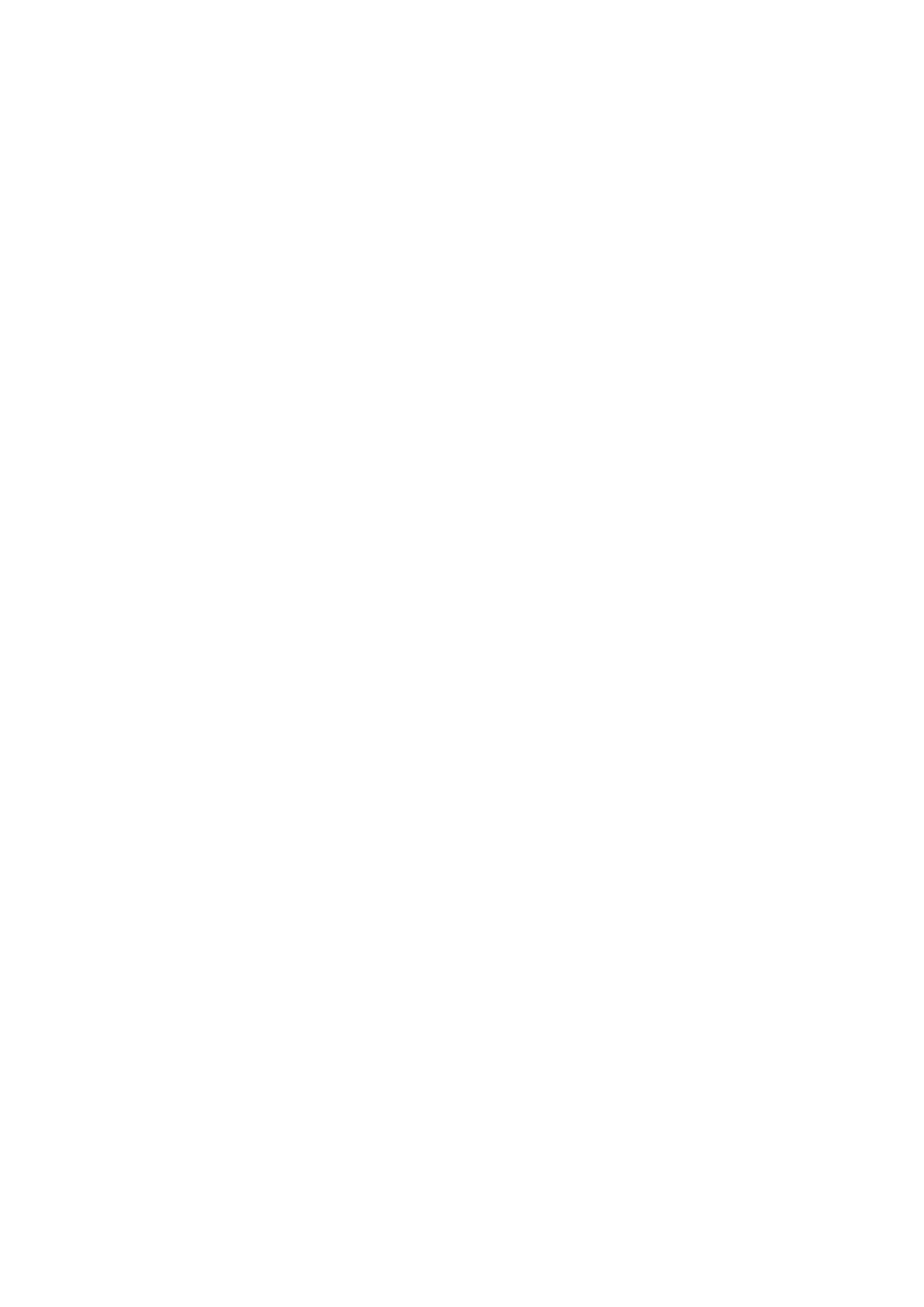## <span id="page-24-2"></span><span id="page-24-0"></span>Masters Programs

*"Wanna hear something even funnier than 24? 25!*

— **SpongeBob**

## 3.1 Requirements

<span id="page-24-1"></span>The Masters degree programs in Mathematics and Applied Mathematics can be completed in one to two years. Our programs are non-thesis Option B which means that

- $\triangleright$  a comprehensive exam is not required,
- $\blacktriangleright$  a thesis is not required,
- $\triangleright$  students have a single advisor, see [§1.3,](#page-9-1)
- $\blacktriangleright$  the degrees cannot carry an official minor.

To graduate, students in the MS program must complete the following **course requirements**.

- $\triangleright$  The student must accumulate at least 30 credit hours of course work. If desired by the student, one of these ten courses can be replaced by a one-semester Master's Project (MA 676); students interested in this option should consult with the Director or the Administrator of the programs before signing up for MA 676.
- In At least one course in each of continuous, discrete and computational **mathematics** as described in Table [2.1](#page-14-1) must be passed.
- $\triangleright$  At least 18 credit hours must be graduate MA course credits at the 500 level and above and must have been earned while the student is enrolled in the graduate program. Up to three courses at the 500 level and above in mathematics-related disciplines are allowed.
- $\triangleright$  Students who have not had the equivalent of MA 405 (Introduction to Linear Algebra and Matrices), MA 407 (Introduction to Modern Algebra), or MA 425- 426 (Mathematical Analysis I and II) must make up these courses. Students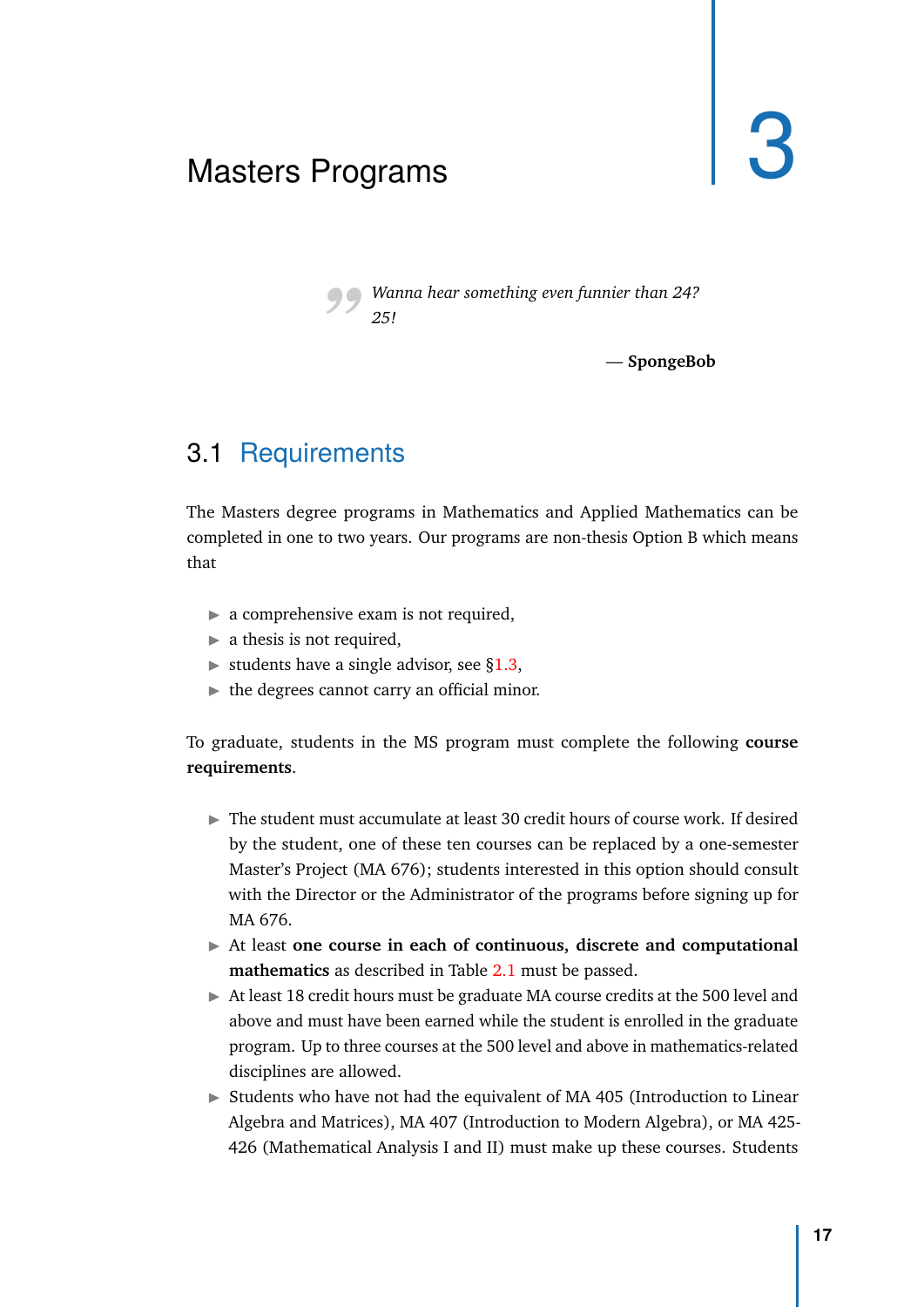who have not had the equivalent of MA 426 may take it for graduate credit by registering for MA 591M. Up to six credits at the 400 level may be counted toward the master's degree, but only if those courses come from outside of mathematics.

In addition, students must fulfill an in-depth requirement of two two-course sequences or a group of three related courses (to be discussed in consultation with the student's advisor).

MS students interested in taking PhD qualifying exams should consult with the Director or the Administrator of the programs. Being authorized to take such an exam and passing it does not imply by itself any guarantee of being admitted to the PhD program.

## 3.2 Support

<span id="page-25-0"></span>Most of our MS students are self-supported. There may however be possibilities of finding hourly positions within the Department. Please, consult with the graduate service coordinator.

### 3.3 Accelerated Bachelor's/Master's program

<span id="page-25-1"></span>The Accelerated Bachelors/Master's (ABM) degree program allows exceptional undergraduate students in Mathematics or Applied Mathematics at NC State an opportunity to complete the requirements for both the Bachelor's and Master's degrees at an accelerated pace. These undergraduate students may double count up to 12 credits and obtain a Master's degree in Mathematics or Applied Mathematics within 12 months of completing the Bachelor's degree. Students must receive a grade of B or better in the double counted graduate-level courses (500 or 700 level) while maintaining a 3.500 GPA. Courses with a grade of B- or below cannot be double counted between the two degrees.

#### <span id="page-25-2"></span>3.3.1 Eligibility requirements

 $\triangleright$  Students may apply once they have completed a minimum of seventy-five (75) credit hours in their undergraduate programs, including credits earned from advanced placement, but they must apply before completion of the undergraduate degree.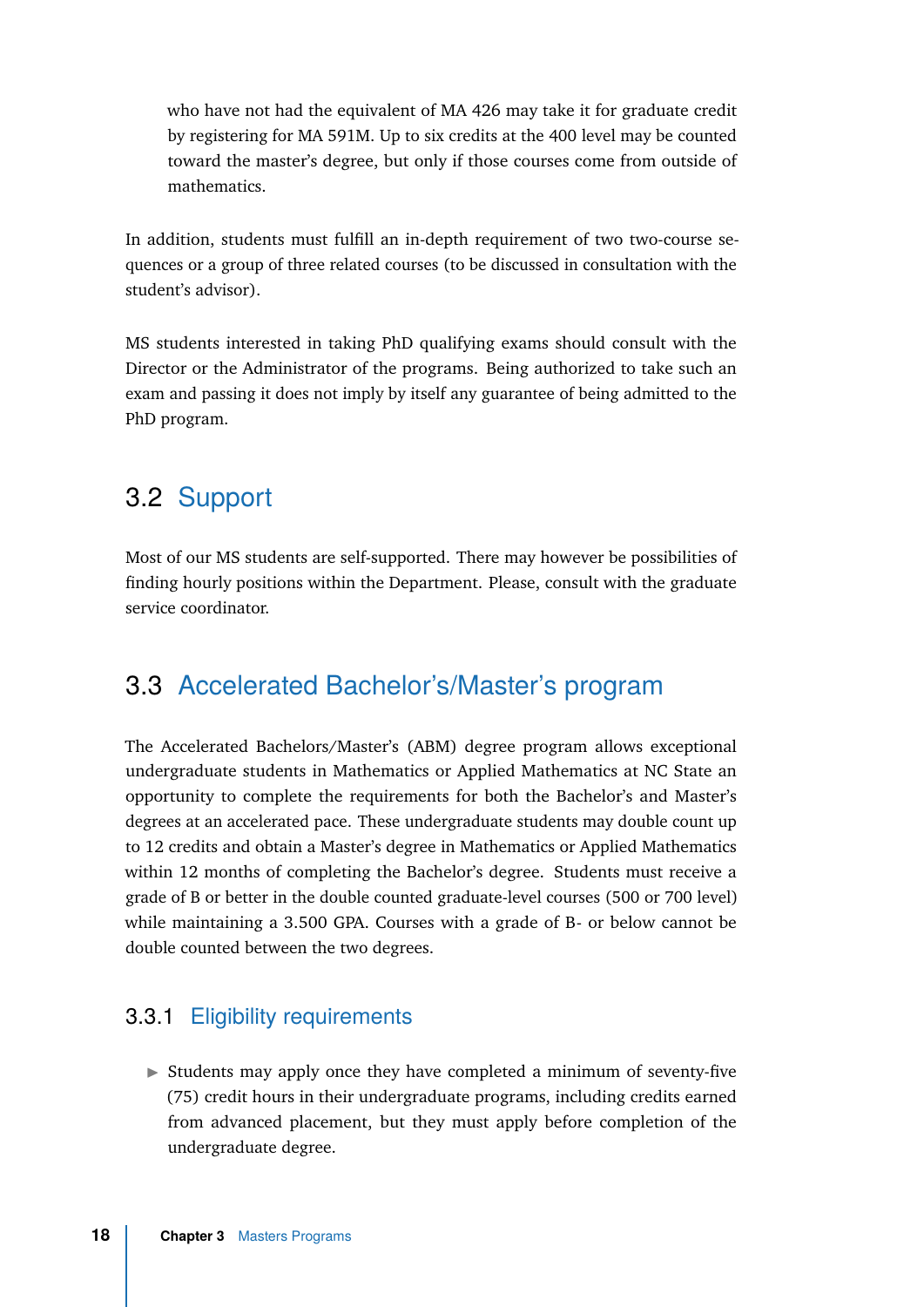- $\triangleright$  Transfer students must have completed a minimum of two semesters as a full-time student at NC State, a minimum of 24 hours.
- $\triangleright$  Students must have a minimum accumulated grade point average (GPA) of 3.500 at NC State at the time of admission into the ABM degree program.

#### <span id="page-26-0"></span>3.3.2 Application to the ABM program

- 1. Interested students that meet the GPA requirement should schedule a meeting with their Directors of Undergraduate and Graduate Programs to develop tentative academic plans for the ABM program. The Graduate School requires an approved [ABM Plan of Work form](https://grad.ncsu.edu/wp-content/uploads/2015/11/abm-plan-of-work.pdf) to admit a student into an ABM program. The ABM Plan of Graduate Work should clearly indicate:
	- $\triangleright$  the courses (a maximum of 12 graduate credit hours, 500 or 700 level) that will be double counted for both bachelor's and master's degrees,
	- $\blacktriangleright$  the courses that will be taken after matriculating into the graduate program,
	- $\blacktriangleright$  the graduation date for the master's degree that meets the time limit for the ABM program.

Approval to pursue an ABM degree program does not guarantee an admission to the Graduate School.

- 2. While still an undergraduate, students must submit the standard application for admission to the Graduate School (MS program in either MA or AMA) with the following differences
	- $\blacktriangleright$  the GRE test is not required,
	- $\triangleright$  students do not need to upload their NC State transcript,
	- $\triangleright$  students do need to upload the ABM Plan of Work.

As with other applicants, three letters of reference are required as well as an application fee.

3. Any deviations from the approved ABM Plan of Work form, require that the updates be approved by the Directors of Undergraduate and Graduate Programs as well as the Graduate School.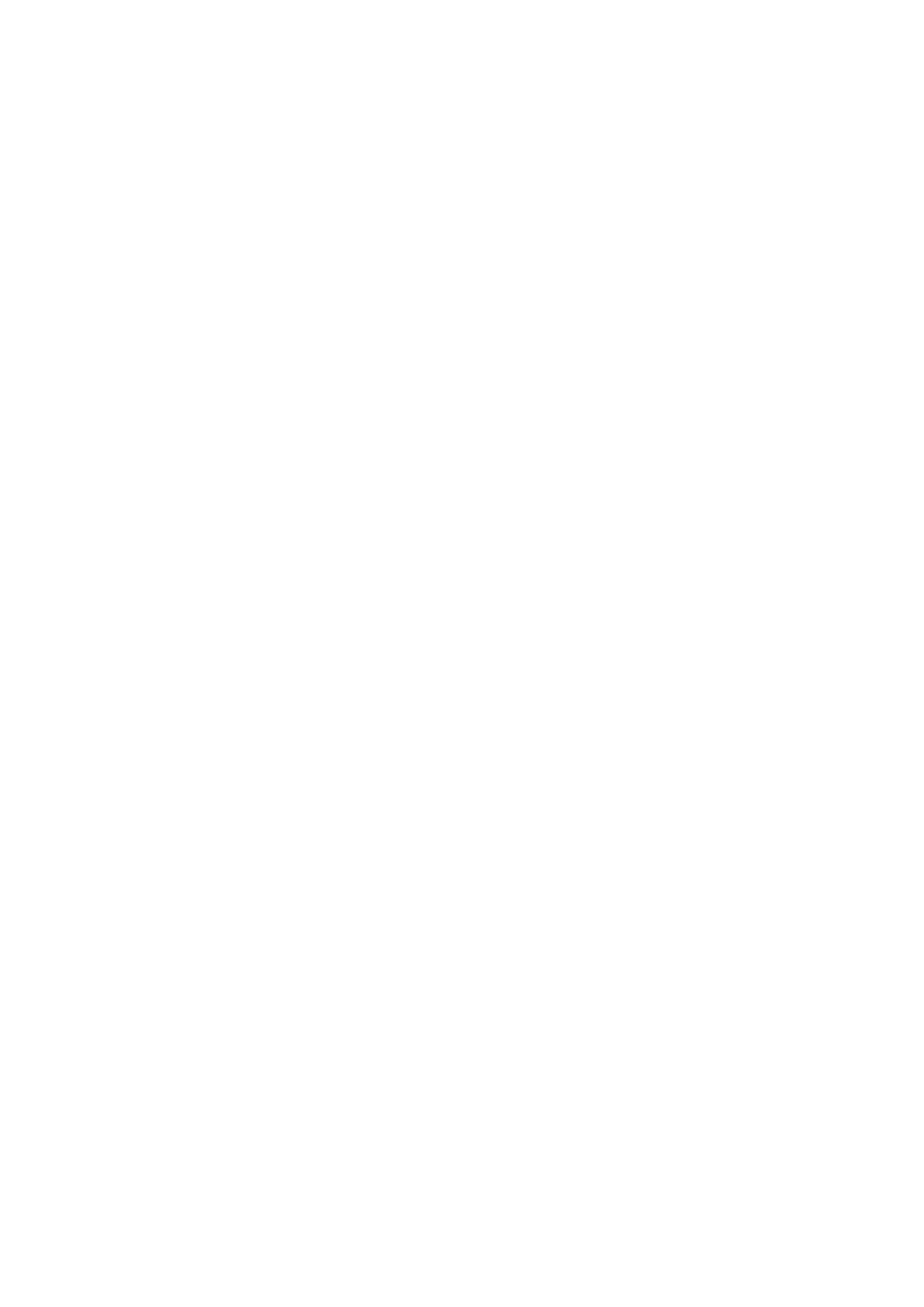## <span id="page-28-0"></span>General information



*"I have you now.*

— **Darth Vader**

## 4.1 Graduate Student Support Plan

<span id="page-28-1"></span>The [Graduate Student Support Plan](https://grad.ncsu.edu/students/gssp/) (GSSP) is an important part of the benefits offered to graduate students at NC State. Eligible students are those who

- $\triangleright$  are enrolled full-time in an on-campus master's or doctoral program (distance ed. or graduate certificate programs do not qualify),
- $\triangleright$  are supported on a qualifying graduate assistantship (teaching or research) or fellowship of at least \$8,000 annualized, i.e., \$666.67/month.

The GSSP provides two types of support: (i) tuition support  $\S$  [4.1.3](#page-29-1) and (ii) health insurance § [4.1.4.](#page-30-0)

#### <span id="page-28-2"></span>4.1.1 Full time status

To be considered full-time, graduate students must take a minimum course load of nine (9) credit hours each semester.

During the semester when less than nine (9) credit hours remain to be completed, a student will be full-time when registered for that amount as long as registration is for at least three (3) credit hours. Full-time for all subsequent semesters shall be at least three (3) credit hours and the course number shall not matter. For example, if a PhD student needs only seven (7) hours to reach 72 hours in a given semester, seven (7) hours shall be full-time for that semester. If that student needs only one (1) credit hour to complete, full-time would still be three (3) credit hours.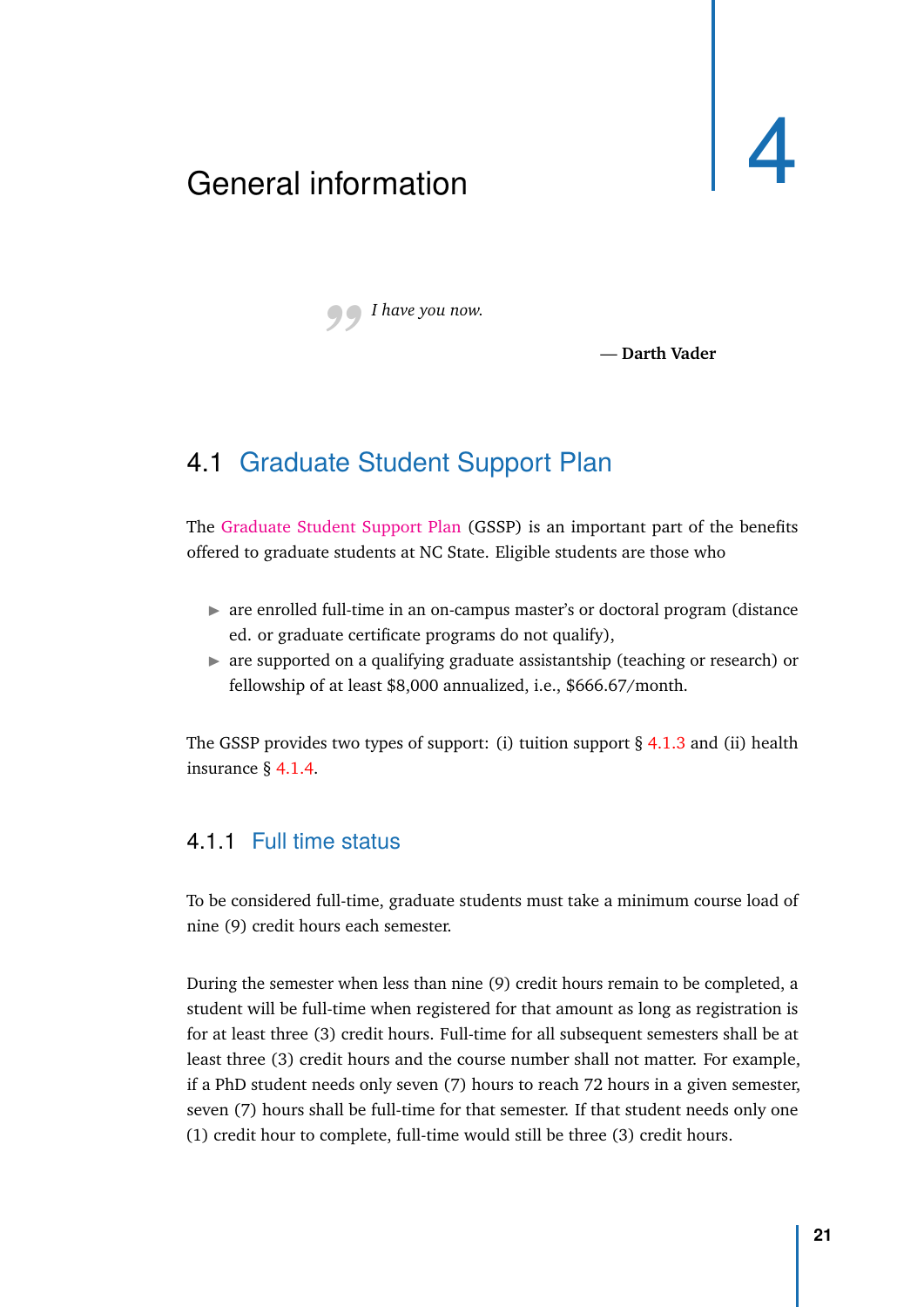#### <span id="page-29-0"></span>4.1.2 Student fees

For the current academic year, these fees per semester are as follows

- ▶ 9 credit hours and above: \$1,288.80,
- $\triangleright$  6-8 credit hours: \$859.12,
- $\blacktriangleright$  3-5 credit hours: \$429.56.

An itemized breakdown of these fees is available from the [Cashier's Office.](https://studentservices.ncsu.edu/wp-content/uploads/2019/05/Itemized-Statement-of-Fees-Graduate-2019.pdf) Students fees are not covered by the GSSP. Due in part to recent changes, see for instance [this](https://3dmemos.ncsu.edu/files/19.07.22-Contracts-Grants-and-Student-Fees-3D-memo.pdf) [memorandum](https://3dmemos.ncsu.edu/files/19.07.22-Contracts-Grants-and-Student-Fees-3D-memo.pdf) from the Provost, student fees are increasingly unlikely to be paid from any sources but the students themselves.

#### <span id="page-29-1"></span>4.1.3 Tuition support

For the 2019-20 academic year, the graduate tuitions and fees are as follows for full time students (9+ credit hours) per semester

**NC residents:** \$5*,* 836*.*30 **out-of-state residents:** \$14*,* 499*.*30*.*

Below, **tuition remission** refers to the difference between out-of-state and in-tuition benefit, i.e., 14,499.30-5,836.30 = \$8,663 per semester.

Doctoral students without a previous related master's degree upon initial enrollment are eligible for GSSP tuition support for **ten semesters**; the corresponding period is **eight semesters** for doctoral students with a previous related master's degree and **four semesters** for graduate students enrolled in a master's program. For all eligible students, tuition support is as follows

Year 1: tuition is fully covered for two semesters regardless of residency status.

- **After year 1:** the in-state "part" of the tuition is still covered. To receive tuition remission support, out-of-state graduate students (US citizens and students with visa types able to establish in-state residency) must have been granted reclassification to in-state residency status.
- **After year 5:** All tuition benefits end after 10 semesters (8 for students who entered with an MS); health insurance benefits are usually unchanged, see § [4.1.4.](#page-30-0)

#### IMPORTANT REMARKS: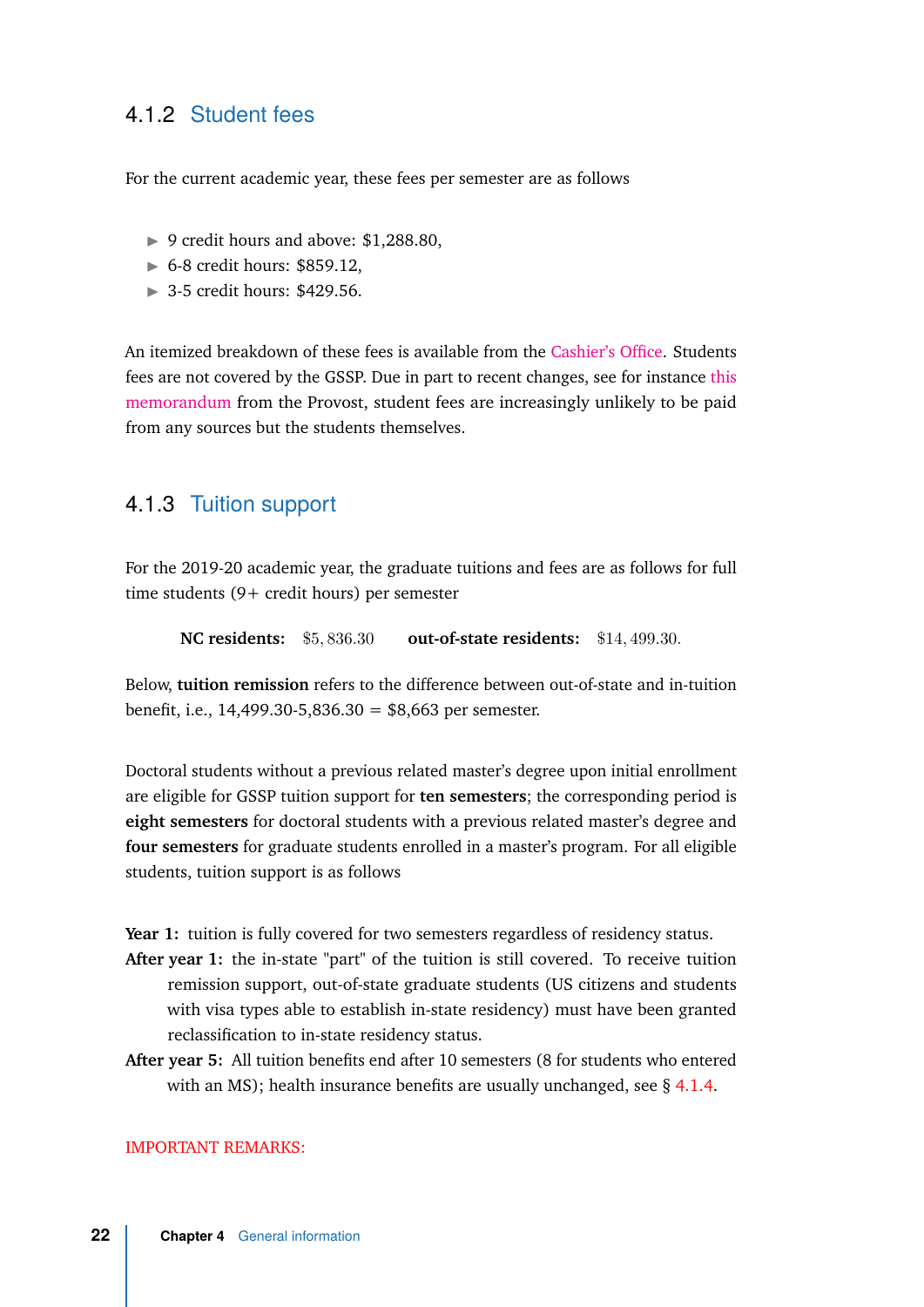- $\blacktriangleright$  Financial support from the Department in the form of teaching assistantships is **not** guaranteed beyond the 5th year (4th for students who entered with an MS), see § [2.2.1.](#page-20-0)
- $\triangleright$  Most students who "time out" of the GSSP tuition benefits have completed all required credit hours and can reach full time with 3 credits only, see § [4.1.1.](#page-28-2)
- $\triangleright$  Most international students on visa are not eligible for state residency and are thus not eligible for tuition remission support. International students are typically billed out-of-state tuition rates and **the GSSP will cover the total tuition** as long as the students are meeting GSSP eligibility requirements.

#### <span id="page-30-0"></span>4.1.4 Health insurance

The GSSP provides health insurance through Student Blue (Blue Cross & Blue Shield of North Carolina) at no cost to the student. The corresponding NCSU RA-TA health insurance plan is a "gold" metallic tier student health insurance plan available to all graduate students that meet GSSP eligibility requirements, at all times. Only GSSP eligible students can participate as members of the NCSU RA-TA health insurance plan. Students that have actively met all GSSP eligibility requirements in the HR and Student Information Systems are automatically enrolled in the NCSU RA-TA health insurance plan and waived from the University Mandatory Student Health Insurance Plan. Typical coverage start dates are Aug. 1 for fall and Jan. 1 for spring.

In any academic year, students who are supported through a TA for both fall and spring semesters are automatically covered through the subsequent summer. Students on RAs or on mixed support are urged to check the Math Graduate Office about their summer coverage as corresponding rules and regulations are currently in flux. Dependent coverage is possible but is not covered through the GSSP (i.e., it is at the student's expense). Students can waive/decline coverage on the NCSU RA-TA Plan if they have alternate health insurance that they would prefer.

For further information, please, refer to the [GSSP Handbook](https://grad.ncsu.edu/students/gssp/) directly.

#### <span id="page-30-1"></span>4.2 Student awards

#### 4.2.1 Departmental awards and additional resources

<span id="page-30-2"></span>The Department and its faculty are strongly committed to the success of their students. The named awards below all result from the generosity of current or former faculty in the Department and their families.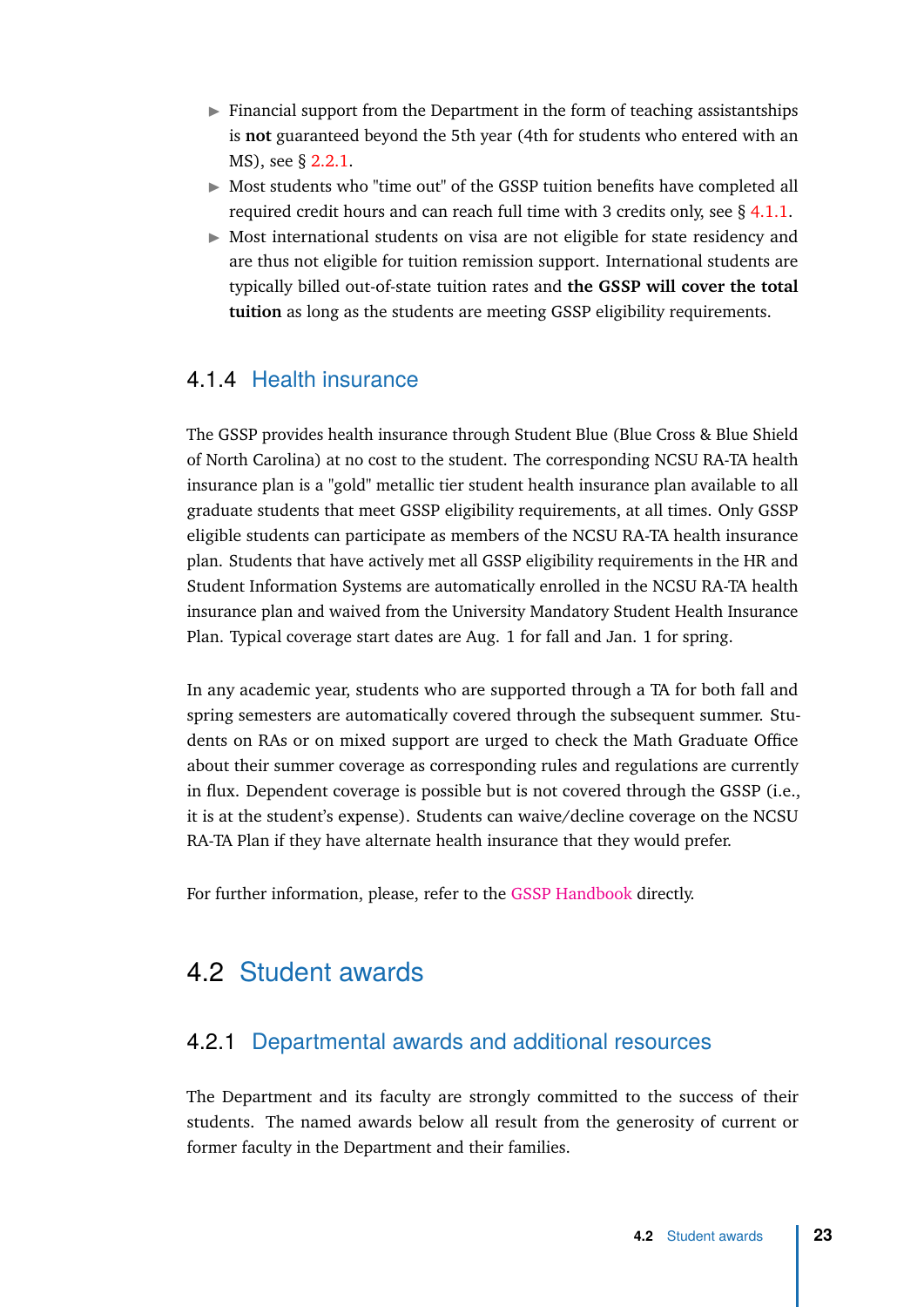- 1. **Banks award:** The award recognizes current outstanding students associated with the Center for Research in Scientific Computing (CRSC). Winners are chosen yearly by the Associate Directors of CRSC.
- 2. **Luh award:** The award goes to accepted students in the programs who are interested in research in algebra; awardees are identified by the DGP in consultation with the graduate admission committee.
- 3. **Maltbie award:** The award recognizes excellence in teaching among MA and AMA Teaching Assistants. Winners are chosen each year by the Assistant Department Head among the nominees to the Graduate Student association's teaching excellence award (see below).
- 4. **Siewert award:** The award goes to accepted students in the programs who are interested in research in applied mathematics; awardees are identified by the DGP in consultation with the graduate admission committee.
- 5. **Winton-Rose award:** The award is given to a PhD candidate who is close to graduation (which is defined as having passed the qualifiers as well as the oral preliminary exam, and having an expected graduation date within 15 months). Nominations are opened every year in late spring and have to be initiated by the student's advisor. The winners are chosen by the Graduate Program Committee.
- 6. **Travel award:** Subject to availability, the Department makes limited funds available to facilitate the travel of our graduate students to workshops and conferences. Interested students should contact the DGP directly with the name, location and date of the event they wish to attend, the nature of their involvement (speaker, poster presenter, participant in job fair . . . ) and a rough budget. In addition, students are strongly encouraged to seek other sources of funding from the event's organizers when available (such as professional societies, Math Institutes, etc...), travel awards from the NC State Graduate Student Association (see below) or funds from their advisor.

#### <span id="page-31-0"></span>4.2.2 University awards and programs

- 1. **Graduate Student Association's teaching excellence award:** The award recognizes outstanding graduate student teachers. Students are invited yearly to apply for the award (self-nomination) in the middle of February. More information is available the Graduate Student Association [Teaching Awards](https://orgs.ncsu.edu/gsa/teaching-awards/) page.
- 2. **Preparing the Professoriate (PTP)** PTP is a nationally recognized program designed to give exceptional doctoral students and postdoctoral scholars an immersive mentoring, teaching, and future faculty preparation experience. Essentially, each participant (PTP fellow) is associated with a faculty for one academic year. In the fall, the fellow attends a course taught by the PTP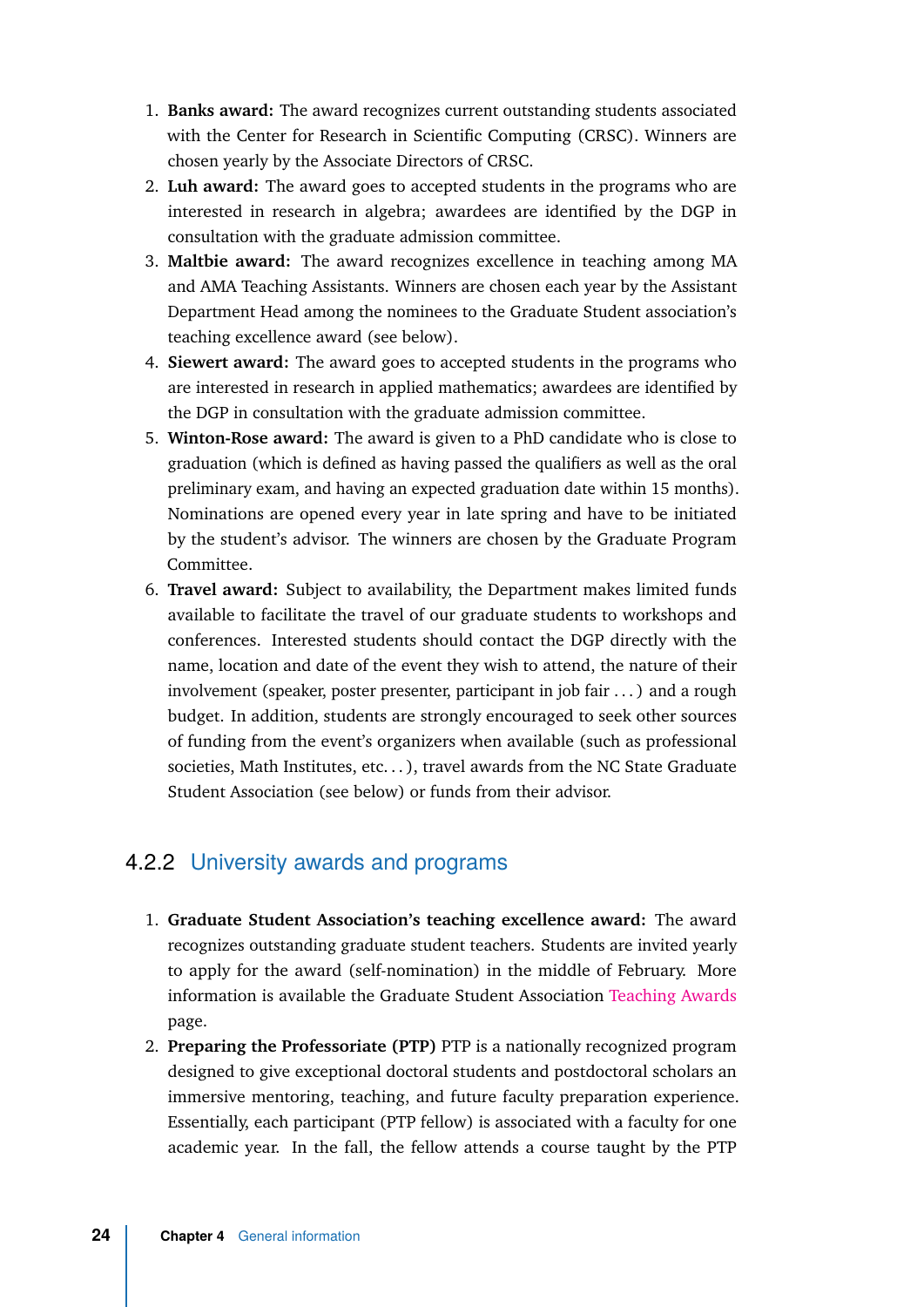faculty mentor. The next semester, the roles are flipped and the fellow teaches the course under the guidance of the mentor. PTP Fellows also take part in additional activities during the year. The Graduate School provides [further](https://grad.ncsu.edu/students/professional-development/ptp/) [information](https://grad.ncsu.edu/students/professional-development/ptp/) about this outstanding professional development opportunity. The Graduate School holds **mandatory** information sessions in early spring each year for interested students. Also, the Math Department has at times enforced an internal selection process first. If in doubt, please, consult with the Director of the Undergraduate Program, the Director of the Graduate Programs or the Assistant Department Head.

3. **Thesis completion grant:** The Doctoral Dissertation Completion Grant program provides both funding and intensive mentoring to doctoral candidates who are within six months of completing their dissertations. It is designed to enable candidates to focus full time on the writing of their dissertations, improving the quality of the dissertation and shortening the time required to complete the doctoral degree. Eligibility is limited to those who have the potential for completing the dissertation within the 6-month grant period. Students at the end of their fifth year (fourth for students who entered with an MS) are strongly urged to consider applying.

There are two possible grant periods each year (July 1 to December 31 and January 1 to June 30) and corresponding deadlines (May 16 and October 16). Nominations are to be submitted by the DPG. Interested students should contact their advisor and/or the DGP well in advance. More information can be found at the [Graduate School webpage.](https://grad.ncsu.edu/students/fellowships-and-grants/opportunities/doctoral-dissertation-completion-grants/)

4. **Graduate Student Association's travel award:** The GSA makes two types of travel awards available to NC State graduate students: a conference award (up to \$1,500) and a travel assistance award (up to \$500). A student can only receive each award at most once during his/her studies. Deadlines for fall and spring semesters are respectively September 15 and February 15. Students can self-nominate at the [GSA webpage.](https://orgs.ncsu.edu/gsa/conference-award/) The conference award requires two letters of recommendation while the travel assistance award requires one.

## <span id="page-32-0"></span>4.3 Student life and associations

Students are encouraged to get involved early in associations and social events in the department. Joining a professional society such as the [American Mathematical Soci](https://www.ams.org/home/page)[ety](https://www.ams.org/home/page) or the [Society for Industrial and Applied Mathematics](www.siam.org) can be done cheaply or for free(!); this not only gives access to rebates on conferences and publications but also facilitates integration in communities of like-minded scientists (networking. . . ).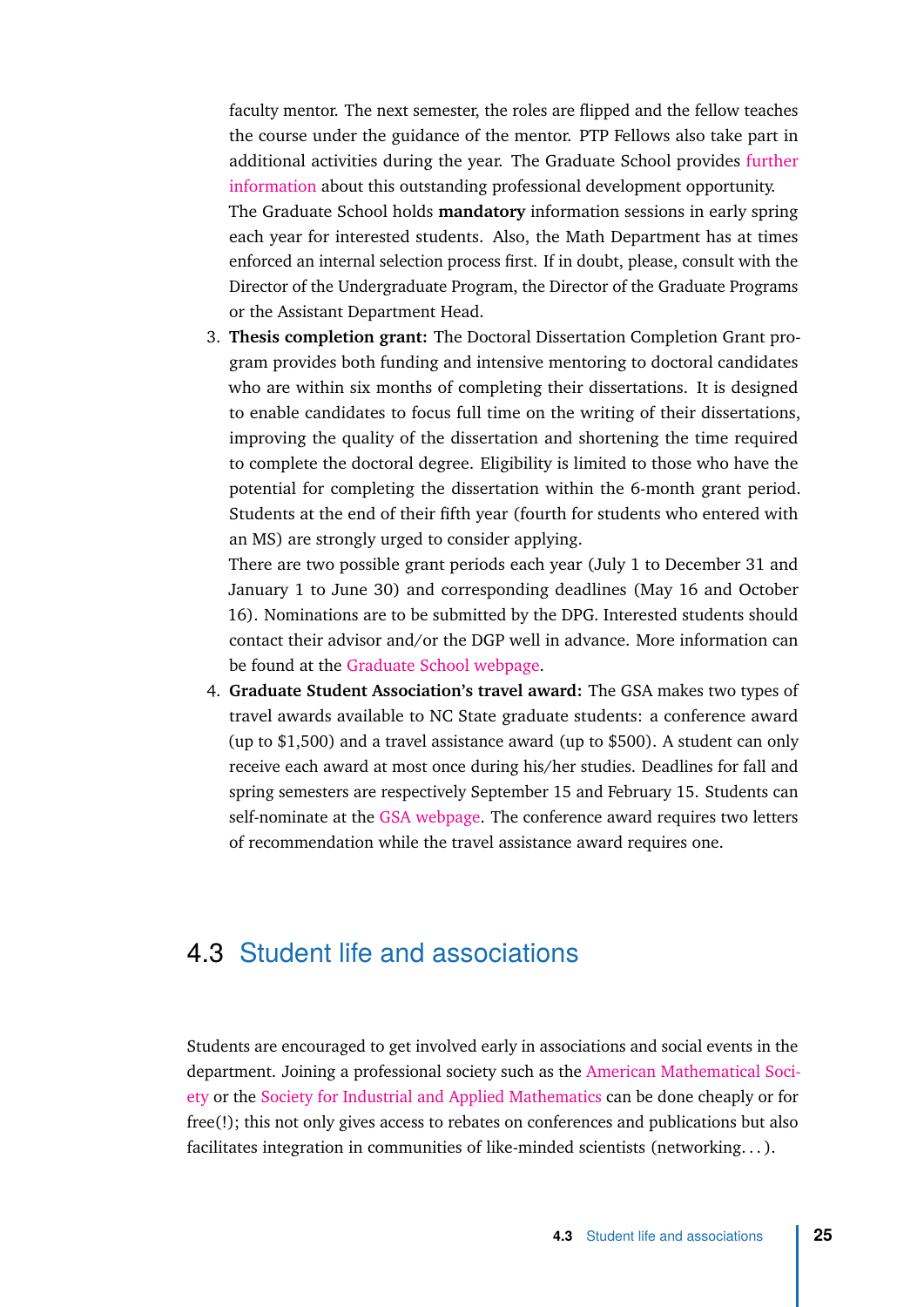- **MGSA:** The [Mathematics Graduate Student Association \(MGSA\)](https://mgsa.wordpress.ncsu.edu) represents and provides resources to students in the Mathematics, Applied Mathematics, and Financial Mathematics graduate programs at North Carolina State University. The purpose of the organization is:
	- $\triangleright$  To represent the graduate student body of the Mathematics Department.
	- $\triangleright$  To provide a forum for graduate student opinion.
	- $\triangleright$  To voice graduate student opinion in all matters of mutual interest to graduate faculty and students.
	- $\triangleright$  To disseminate information of interest or importance to students.
	- $\triangleright$  To promote professional interest and fellowship among graduate students.
- **AMS NC State student chapter:** This graduate student chapter sponsored, by the American Mathematical Society, is devoted to the furtherance of the interests of mathematical scholarship and research. This includes, but is not limited to
	- $\blacktriangleright$  the communication of mathematics graduate student research,
	- $\blacktriangleright$  helping new mathematics graduate students adjust to graduate life,
	- $\triangleright$  assisting and informing NC State math grad students on the job market.
- **AWM NC State student chapter:** The purpose of the [Association for Women in](https://sites.google.com/site/awmmath/home) [Mathematics](https://sites.google.com/site/awmmath/home) is to encourage women and girls to study and to have active careers in the mathematical sciences, and to promote equal opportunity and the equal treatment of women and girls in the mathematical sciences. NC State faculty mentor: Lorena Bociu.
- **SIAM NC State student chapter:** The purpose of a SIAM student chapter is to generate interest in applied mathematics and computational science by providing students opportunities to:
	- $\triangleright$  Share ideas and enthusiasm with fellow students and faculty from any relevant department on campus.
	- $\blacktriangleright$  Explore career opportunities.
	- $\triangleright$  Make contacts that will last a lifetime.
	- $\blacktriangleright$  Develop leadership skills.

## <span id="page-33-0"></span>4.4 Facilities

AMA and MA PhD students are assigned individual desk space either in SAS Hall or in the adjoining Language and Computer Labs building. Incoming PhD students also receive a new laptop which is meant to be their main computer for the duration of their graduate study at NC State. For high performance computing needs, the [Office](https://projects.ncsu.edu/hpc//main.php) [of Information Technology](https://projects.ncsu.edu/hpc//main.php) offers access to clusters and related courses. Interested students should contact their advisors to receive an account (faculty have to initiate the requests). The Department also maintains a smaller cluster; see [here](https://wp.math.ncsu.edu/it/high-powered-computing-cluster/) for more details.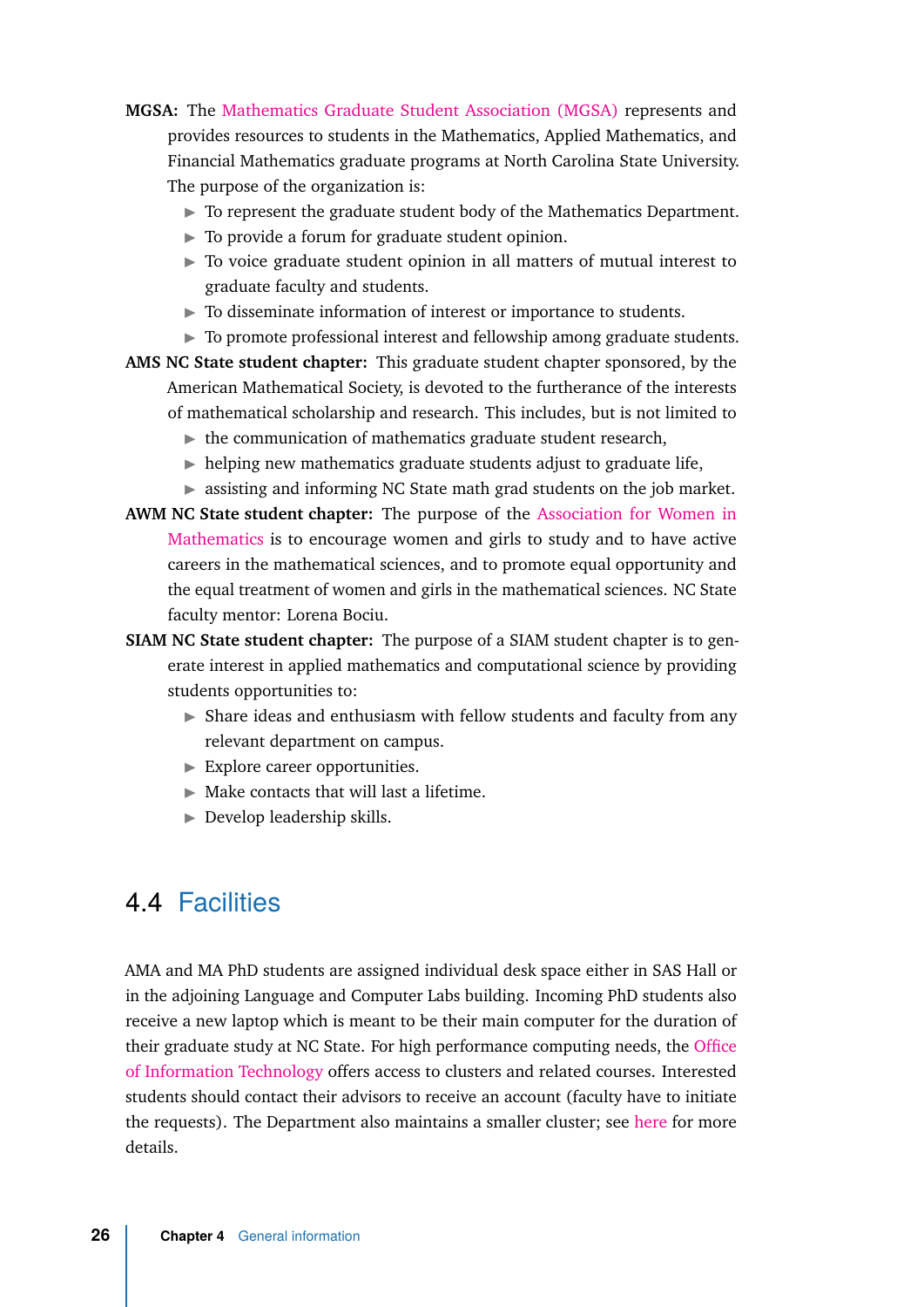NC State maintains licenses for a large number of software applications; the [software](https://software.ncsu.edu/faculty-staff-university/) [licensing page](https://software.ncsu.edu/faculty-staff-university/) offers more details about what is available (NC State login required). Some of these resources have restricted off-campus access and may require the use of Virtual Private Network (VPN) to connect and use from off-campus. The Mathematics [information technology](https://wp.math.ncsu.edu/it/) webpage offers more information (NC State login required).

All students have full access to the state-of-the-art [NCSU Libraries.](https://www.lib.ncsu.edu) This includes large book collections, extensive electronic access to journals and databases but also access to group study rooms, technology lending and more.

## 4.5 Difficulties

<span id="page-34-0"></span>We recognize that graduate studies can be stressful. All the personnel associated with the math graduate office, i.e., the director and administrator of the programs as well as the graduate services coordinator are dedicated to the success of every single student in our programs. Students should not hesitate to consult with us in case of academic difficulties, issues with advisors, non-academic difficulties, etc...

#### 4.5.1 Counseling center

<span id="page-34-1"></span>The NC State Counseling Center provides a wide range of services to help students address emotional, interpersonal and academic concerns. They are here to help and their staff is amazing. If you feel lost, discouraged, aimless or just need to talk to someone, please, get in touch with them [\(contact info\).](https://counseling.dasa.ncsu.edu/about-us/appointments/)

#### 4.5.2 Grievance procedure

<span id="page-34-2"></span>Student grievances are limited to matters that both (i) adversely affect the student and (ii) involve a misapplication or misinterpretation of university policy, regulation, or rule, or a violation of state or federal law. Grievances may not be used to challenge policies or procedures of general applicability.

Before submitting a written grievance, it is generally advisable to attempt informal resolution; depending on the nature of the grievance, the chair of the advisory committee and/or the DGP and/or the [Division of Human Resources \(Employee](https://er.hr.ncsu.edu) [Relations\)](https://er.hr.ncsu.edu) and/or the [Office for Institutional Equity and Diversity](https://oied.ncsu.edu/divweb/) may be consulted. Should informal resolution fail, formal resolution procedures (i.e., written complaints) are described in [Reg. 11.40.02.](https://policies.ncsu.edu/regulation/reg-11-40-02/)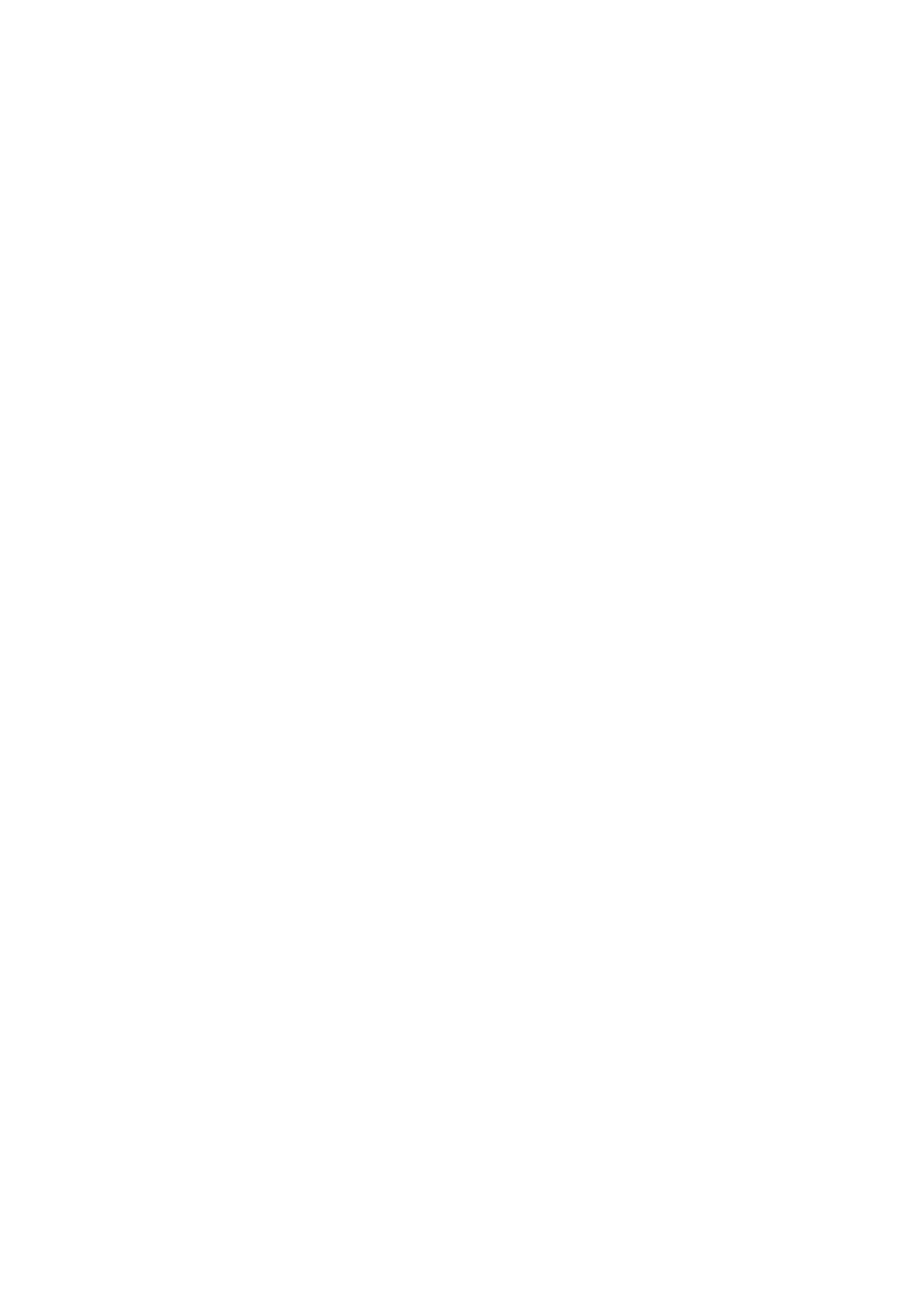## <span id="page-36-0"></span>Affiliated programs 5

*"3 is a good approximation of 5.*

— **Joey Hart, 2018 AMA PhD graduate**

## <span id="page-36-1"></span>5.1 Graduate certificate in Mathematics

The graduate certificate requires 12 credits of coursework from this list of [approved](https://online.math.ncsu.edu/courses/) [classes.](https://online.math.ncsu.edu/courses/) At least 9 credits must be from courses at the 500 level or above. The certificate is available as an [online degree.](https://online.math.ncsu.edu/)

## <span id="page-36-2"></span>5.2 Biomathematics graduate program

The [NC State Biomathematics Program](http://bma.math.ncsu.edu/) sits at the interface of the mathematical and biological sciences, and has an emphasis on the use of modeling as a tool for understanding biological systems. The interdisciplinary research undertaken by faculty of the Program covers a wide area, including physiology, cell and tissue mechanics, ecology, infectious diseases, genetics and toxicology. The program offers both Masters and Doctoral degrees.

## <span id="page-36-3"></span>5.3 Operations Research graduate program

The [Operations Research Program](https://www.or.ncsu.edu) is interdisciplinary; its faculty members come from various departments and programs such as industrial and systems engineering, civil, electrical and computer engineering, computer science, business and management sciences, textiles engineering, biomathematics, bioinformatics, financial mathematics, mathematics, and statistics. The program offers three advanced degrees: Master of OR (MOR), Master of Science in OR (MSc), and Doctor of Philosophy in OR (PhD).